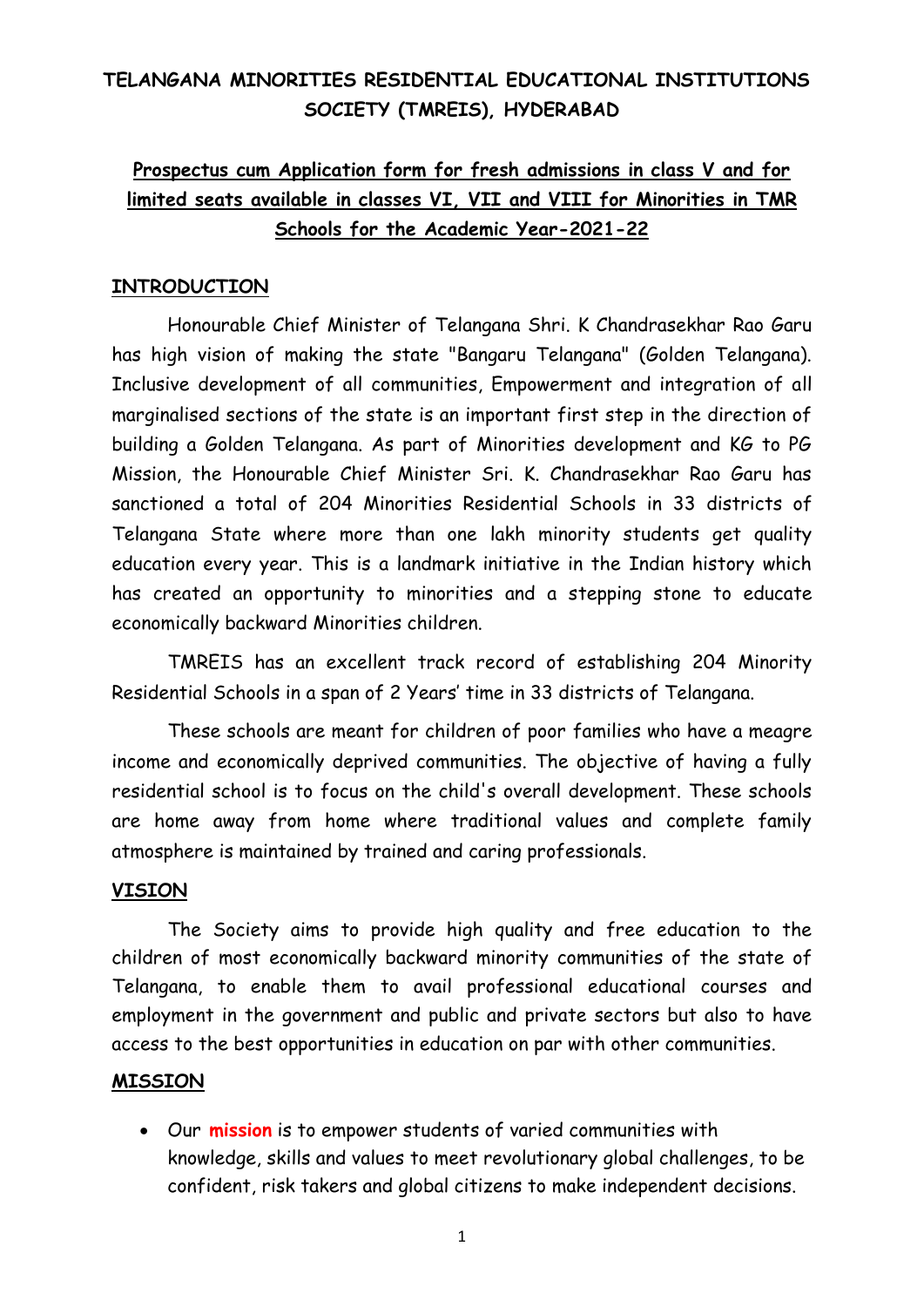- To **focus** on holistic development of students and instil values like discipline, creativity, integrity and excellence to create thoughtful and engaged individuals.
- To **develop** and nurture the potential of our students and help them excel by providing opportunities beyond academics such as in sports, community service, Fine arts, science, robotics and skills labs
- To **build** infrastructure that facilitates physical, environmental, cultural evolution of students

The sports classes at TMREIS inculcates the best sporting instincts in students and getting children involved socially as well as in physical activities. Team spirit and sportsmanship skills are given utmost importance. The learning environment is conducive integrated with moral and spiritual values leading to a holistic development of each child. All these facilities come in a complete package which is FREE with the cost taken care by Govt. of Telangana.

Initially, the schools were catering to  $5^{\text{th}}$ , 6<sup>th</sup>, & 7<sup>th</sup> class students and in a process of up gradation of one class every year, now all the schools have been upgraded to Intermediate. The Government of Telangana is providing free Boarding, Lodging along with all the necessities at FREE of cost like Text books, Note books, uniforms, shoes, sports dress, Cosmetic kits, medical care etc.

The enrolment in the schools for fresh admissions in 5<sup>th</sup> class both for Minorities and Non-minorities in 204 TMR Schools and for limited seats available in classes  $6^{th}$ ,  $7^{th}$ , and  $8^{th}$  for Minorities for the Academic Year 2021-22 are in progress.

| S.No | <b>Category of Schools</b> | No. of Schools |
|------|----------------------------|----------------|
|      | Boys                       | 107            |
|      | Girls                      | 97             |
|      | Total                      | 204            |

### **INSTITUTIONS AT A GLANCE:**

**Total No. of TMR Institutions 204** 

### **CENTRES OF EXCELLENCE**

The following TMR Schools have been identified as Centres of Excellence. The students admitted in these colleges will be given special coaching for IIT/JEE, NEET, EAMCET, CAT, LAWCET etc. for getting admission in premier institutions like IIT, NIT, AIIMS, NALSAR etc.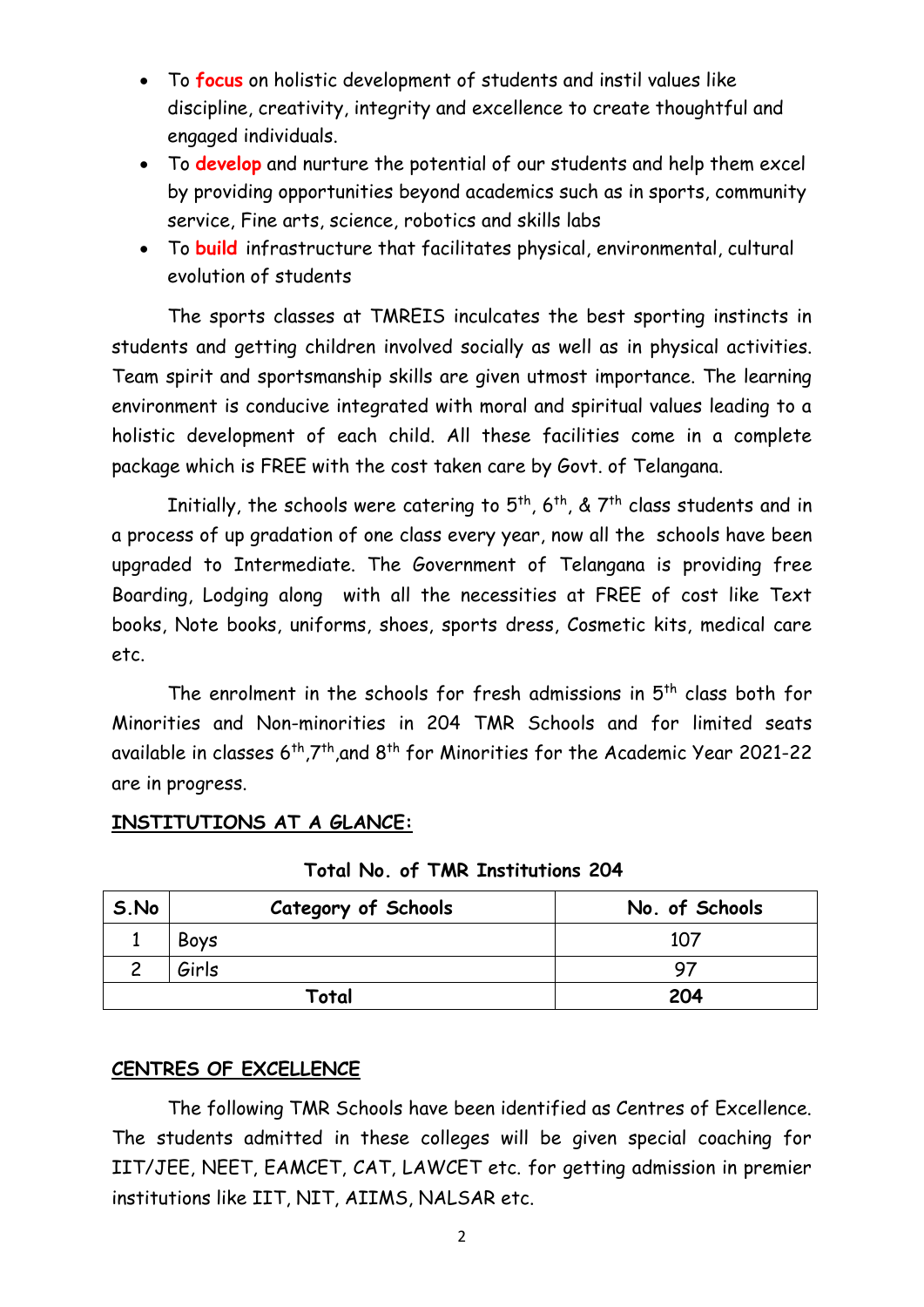| S.No           | Name of the TMR School                          | Boys/<br>Girls | COE for                              |
|----------------|-------------------------------------------------|----------------|--------------------------------------|
| 1              | Rajendranagar (G)-1,<br>RR Dist.                | Girls          | IIT, Civil Services                  |
| $\overline{c}$ | Rajendranagar (B)-1,<br>RR Dist.                | Boys           | IIT, Civil Services                  |
| 3              | Barkas (B)-1 Jr. College,<br>Hyderabad          | Boys           | IIT, CLAT, LAWCET, CA, CPT           |
| 4              | Ibrahimpatnam $(G)-1$ ,<br>RR Dist.             | Girls          | Sports & Armed Forces                |
| 5              | Sangareddy (B)-1 (Kandi),<br>Sangareddy Dist.   | Boys           | Sports & Armed Forces                |
| 6              | Algol, Zaheerabad $(G)-1$ ,<br>Sangareddy Dist. | Girls          | <b>Medical &amp; Allied Services</b> |
| $\overline{7}$ | Algol (B)-1, Sangareddy<br>Dist.                | Boys           | <b>Medical &amp; Allied Services</b> |
| 8              | Golconda (G)-1 Jr. College,<br>Hyderabad Dist.  | Girls          | CLAT, LAWCET, CA, CPT                |

### **SCHOOL INFRASTRUCTURE**

TMREIS is providing the best of child friendly infrastructure to all the TMR schools. These facilities are on par with the International Standards. TMREIS has the best technology to help to maintain the day to day affairs of functioning of the school and to provide the services required for students education and accommodation.

- 1. Separate Schools for Boys and Girls.
- 2. Digital class rooms with multimedia facilities for effective teaching & learning process.
- 3. Well-equipped Science Laboratories.
- 4. Availability of computer Labs with internet facility to impart computer education.
- 5. Well-equipped Library with availability of books in all disciplines.
- 6. Robotics & Engineering Skills Laboratories.
- 7. Well ventilated, spacious dormitories for students stay.
- 8. R.O. plant for clean and safe drinking water.
- 9. Hot water facility for bathing.
- 10. 24 Hours surveillance through CCTV Cameras.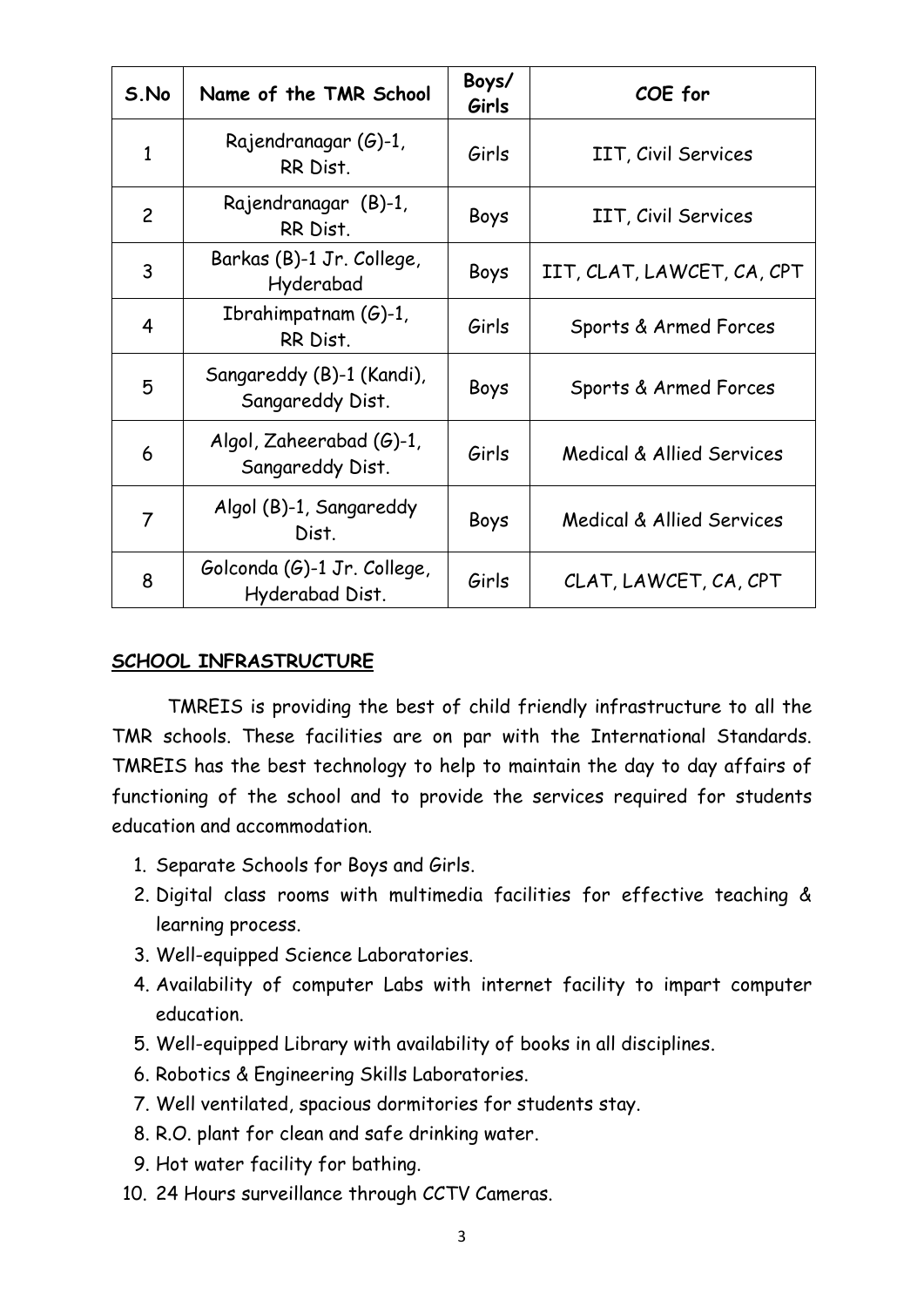### **HOSTELS**

The hostels at TMREIS have modern amenities with customised bunker beds in Dormitory area, comfortable Dining Tables, common and recreational rooms, a quiet area and a Library, sufficient Toilets, Bathroom facilities and Geysers for hot water bath. A hygienic with trained kitchen staff to prepare delicious dishes for the students. Hygiene and Quality are absolute priorities. The dietician plans the Menu (Daily Milk with Boost, Egg, Fruits, Snacks and Weekly Chicken/Mutton at TMREIS which is fresh, wholesome, nutritious and plentiful R.O. Plant for clean and safe drinking water.

### **ACADEMICS**

1. Classes : V to Intermediate

- 2. Total Strength : 640
- 3. Medium of Instructions : English
- 
- 4. Curriculum : Telangana State Curriculum to
	- Meet the challenges of  $21<sup>st</sup>$  century
	- Personality Development
	- Develop logical and critical thinking
	- Promoting Scientific Temper
	- Inculcate good Human Values
	- Facilitate Creativity and Excellence
	- Appreciate and Nurture Aesthetic Sense
	- Develop Latest Information & Technology Skills
	- Practice Innovations in Learning Methodologies
- 5. Annual Academic Calendar for Implementation of Curriculum
- 6. Language subjects from V to X: Have three options for Languages as shown

below

| S.No | Languages                | Option -1 | Option -2 | Option -3 |
|------|--------------------------|-----------|-----------|-----------|
|      | 1 <sup>st</sup> Language | Urdu      | Telugu    | Telugu    |
| 2    | 2 <sup>nd</sup> Language | Telugu    | Urdu      | Hindi     |
| 3    | 3 <sup>rd</sup> Language | English   | English   | English   |

### 7. **Courses in Intermediate**

Part I: English

Part II: Second Language: Any one of the following

Telugu or Urdu.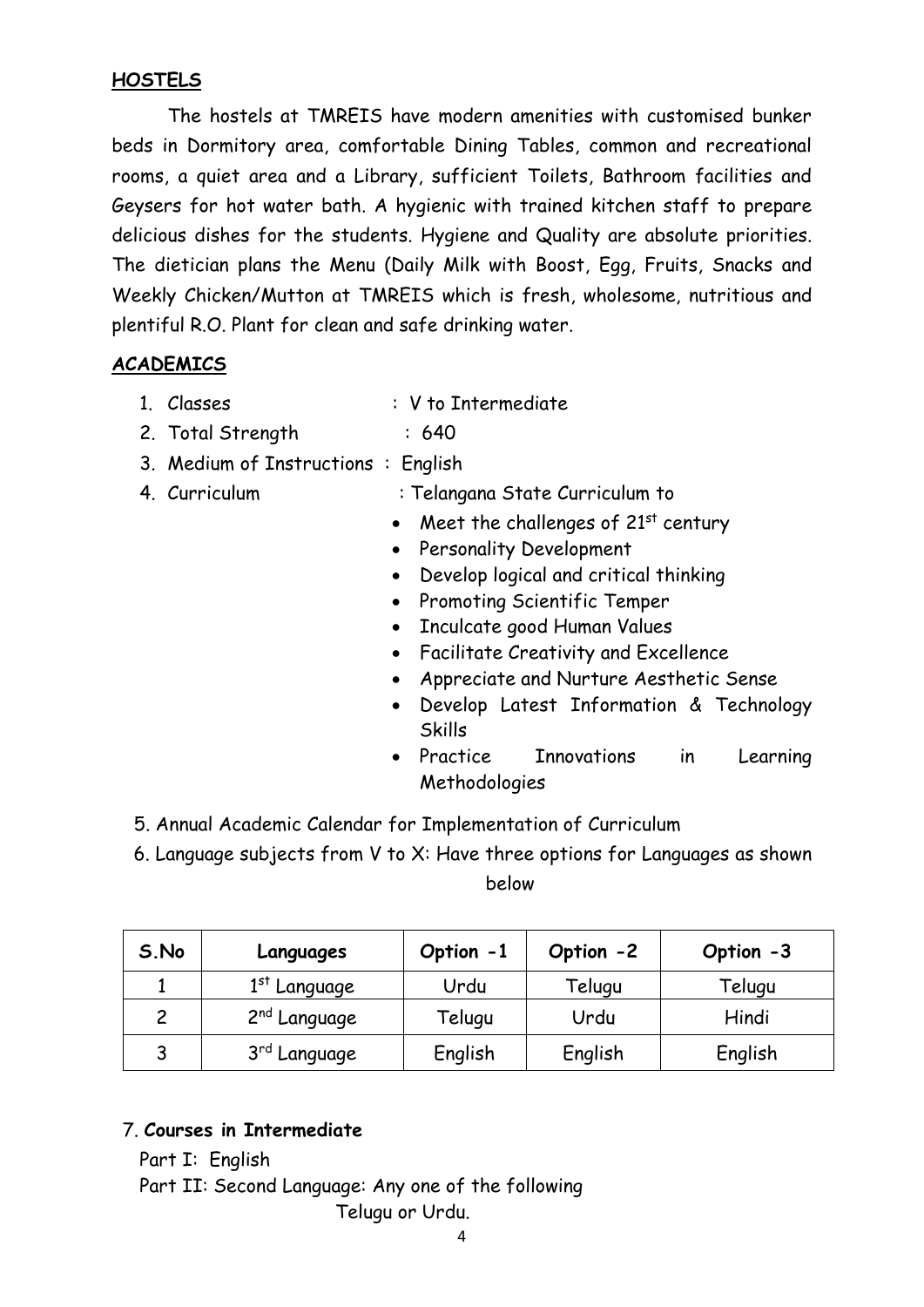Part III: Optional Subjects:

- a. Mathematics, Physics and Chemistry (MPC).
- b. Biological Sciences consisting Botany, Zoology, Physics and Chemistry (BiPC).
- c. Commerce, Economics & Civics (CEC)
- d. Mathematics, Economics and Commerce (MEC)
- Integrated with EAMCET/ IIT- JEE/ CA CPT/CLAT/
- 5 years PG Integrated Course
- 
- 8. Our Teachers : Passionate, Well Qualified, Trained & Experienced

**Note:** Daily Arabic language classes will be conducted in the schools.

# **HEALTH**

- Regular free Health check-up of students with qualified doctors.
- Availability of Regular Staff Nurse to monitor the Health of students and monitor the Hygienic conditions.
- Free medical treatments for sick students.

# **FOOD**

Students are provided with good Quality Nutritious Food as per the menu.

- Milk with Boost in the morning.
- Breakfast, Lunch & Dinner.
- Evening Snacks.
- 5 times Eggs per week.
- 6 times Non- Veg (4 times chicken & two times mutton) per month.
- Daily Fruit.

# **SAFETY & SECURITY**

Safety & Security of students is utmost important in TMR Schools.

- 24 Hours Surveillance through CCTV cameras and monitored from Head Office TMREIS.
- Availability of Security Guards round the clock
- Arrangements of fire safety Equipments.

# **STUDENTS AMENITIES**

Following amenities are provided to the students at free of cost.

- Bunker cots in the Hostel
- Text Books, Note Books, Stationary items (Pens, Pencils, Record Books, Geometry box etc.)
- Bedding material, plate & glasses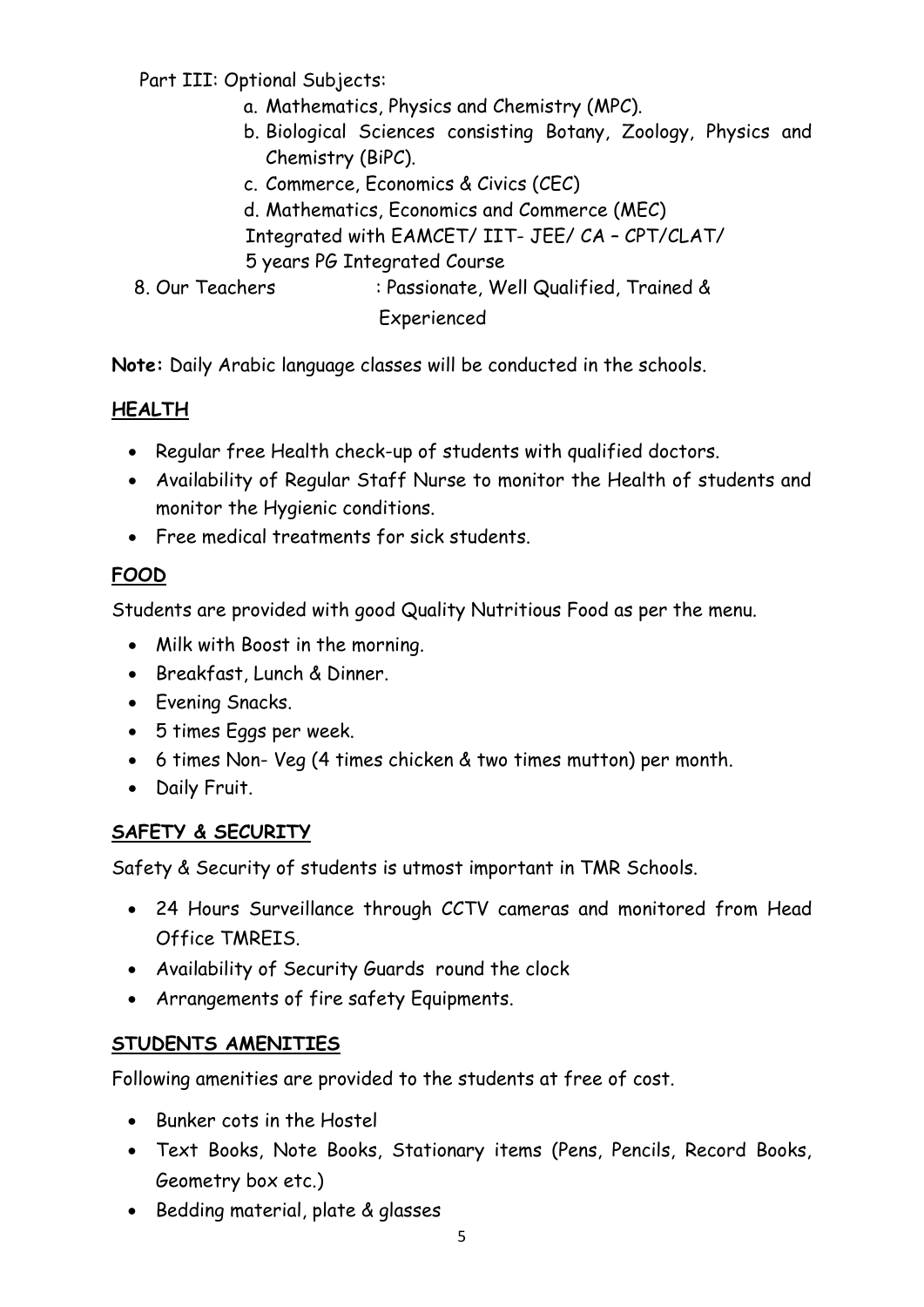School uniform, P.T. dress, Track suit, Sport shoe & socks, cosmetic kit (Soaps, toothpaste & brush etc.)

## **STUDENT SERVICES**

Following services are extended to the students at free of cost.

- Arrangements for washing clothes
- Hair cutting (Boys) in the school premises
- 24x7 Medical Services.
- 24x7 availability of teachers who act as House Master/Mistress or Loco parents to help the student in all respects.

# **CO-CURRICULAR ACTIVITIES**

To Supplement and compliment the following Co-curricular activities are conducted regularly through the following Clubs.

- Literary (English, Urdu, Telugu & Hindi)
- Science
- Mathematics
- Social Studies
- Painting & Craft
- Performing Arts & Music
- Eco Club
- Computer
- Readers
- Sports & Games
- Robotic Club
- Astronomy Club

# **EXTRA-CURRICULAR ACTIVITIES**

In order to nurture the latent hidden talent the following activities are being conducted.

- Adventure activities.
- Summer camps (in sports & games) Literacy activities (Debate, Essay writing, Extempore speech, creative writing etc.).
- Field Trips/Educational Tours.
- Conduct of District Level and State Level Spark Fest.

# **SPORTS & GAMES**

- Sprawling play grounds with excellent sports facilities.
- Every day Morning physical fitness training and Evening Sports & Games activities.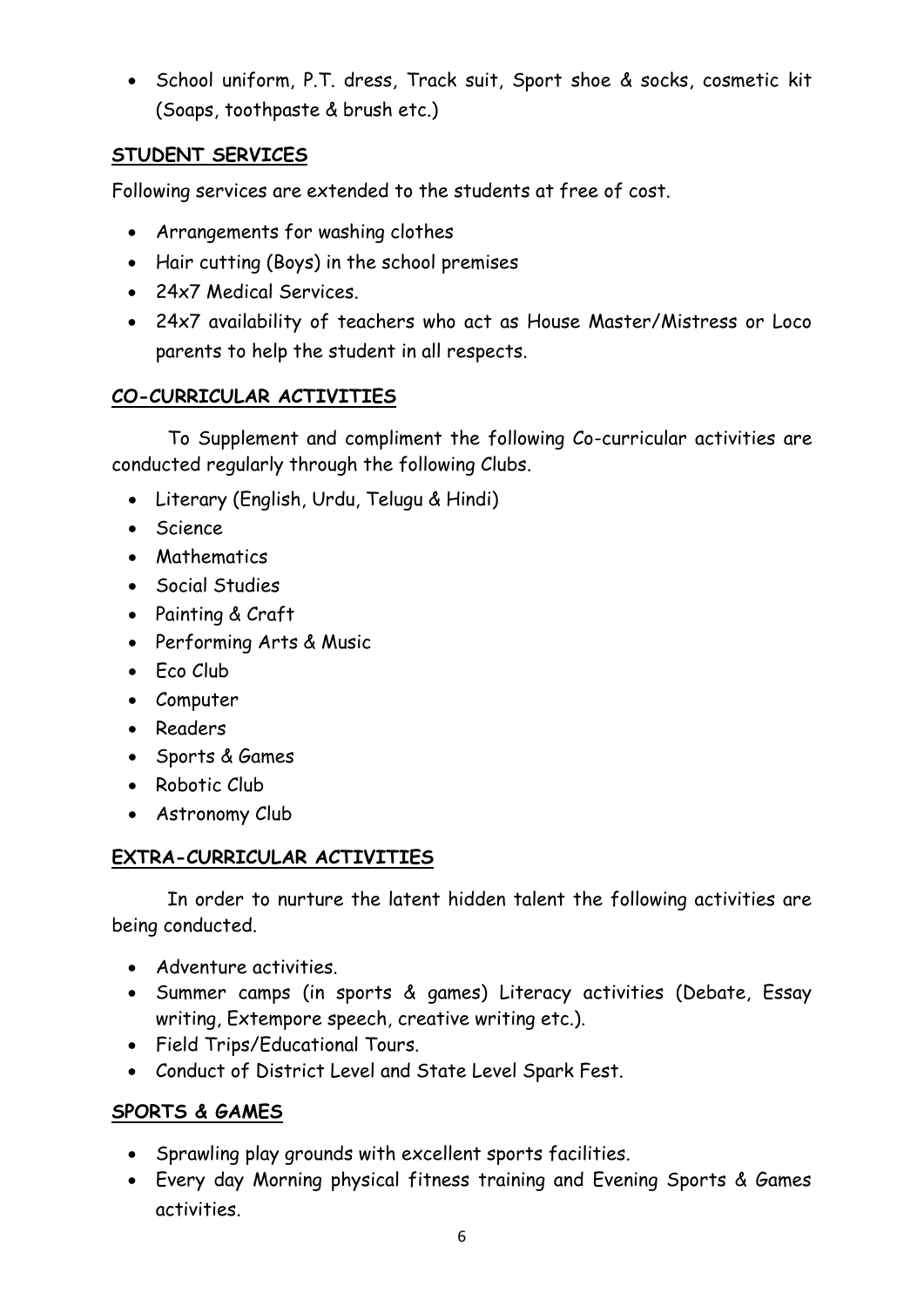- Conduct of Zonal Level & State Level Sports.
- Special Training in different disciplines of Sports & Games activities for selected Students.

### **PARENT TEACHER MEETINGS**

In order to develop good rapport between the Parents & School and utilise their collective wisdom and resources for betterment of students, Parent Teachers Meetings are conducted regularly every month.

### **BEST PRACTICES:**

- 1. Focus on Knowledge based, Skill based and Value based Education.
- 2. Continuous Empowerment of Students
- 3. Promoting Healthy and Competitive Spirit among the Students, Teachers and Schools.
- 4. Activity Based Learning.
- 5. Use of Information Technology in both Academic & Administrative Activities
- 6. Unique Pedagogy and Personalised Academic Supervision.
- 7. Round the Clock (24x7) Medical Services.
- 8. 24x7 Surveillance through CCTV Cameras & Monitoring from Head Office TMREIS.
- 9. Empowering the Girl Child by conducting regular Life Skills and Personality Development Workshops.
- 10. Self Defence Training Programme for Girl Students.
- 11. Bridge Course Programmes in all Subjects.
- 12. Conduct of Parent Teacher Meetings to utilize their collective wisdom and resources.
- 13. Conduct of Summer Camps.
- 14. Daily conduct of Club Activities like E+ Club, T+ Club, W+ Club etc.
- 15. Encouraging the Students at Younger age to adapt to the future Technology by Organising trainings in Robotics & Engineering Skills.
- 16. In order to promote Scientific Temper among the students, the students are exposed to Astronomy in collaboration with Astronomy Society of India.
- 17. Robotics workshops programme.
- 18. All India Tour Programme (Excursions) for students.
- 19. Brighter Minds Alpha Programme for Students and Teachers. It is an Educational Initiative to equip every child with tools and methods to enhance cognitive functioning for achieving personal excellence and instil confidence in oneself.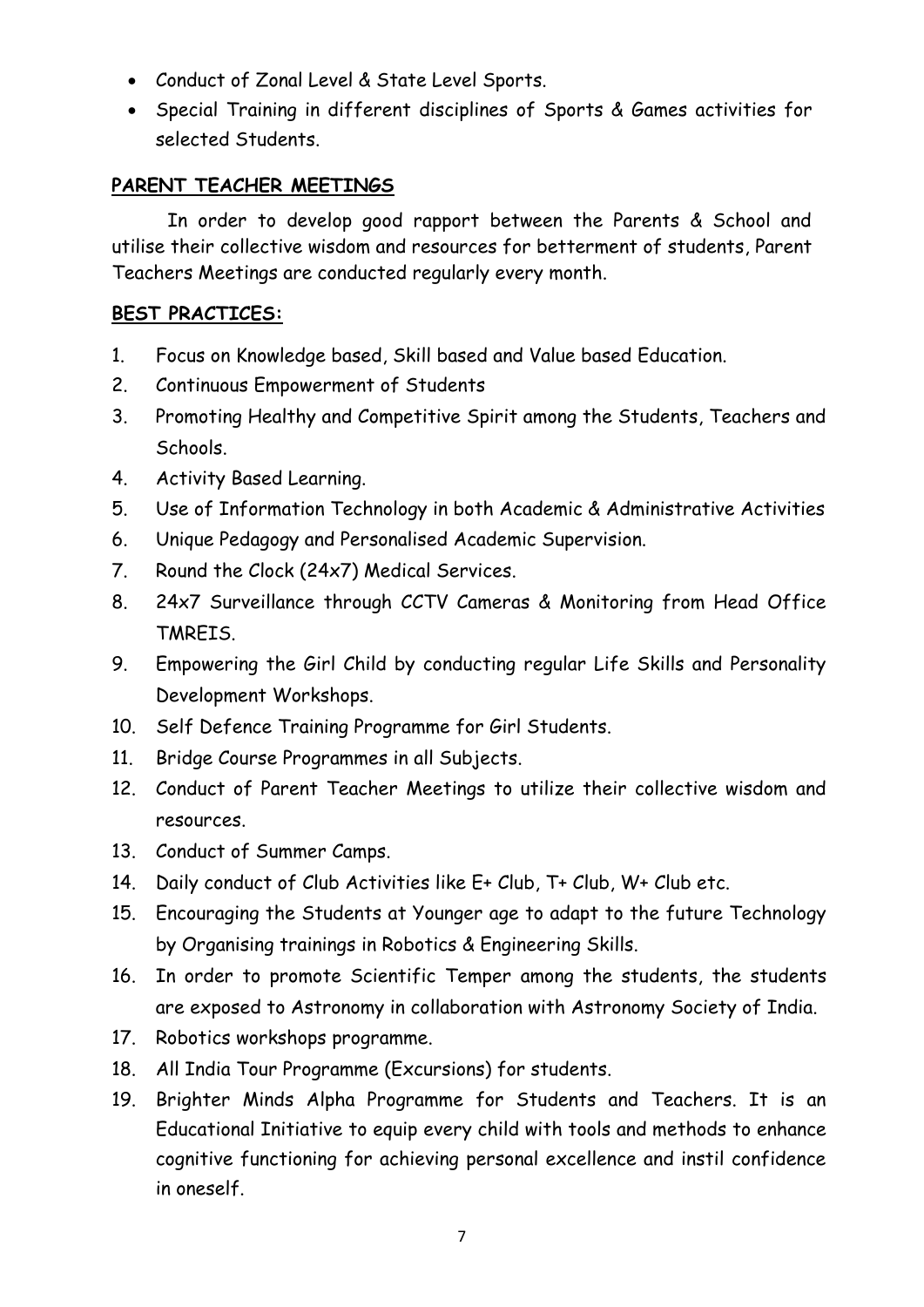## **OUR ACHIEVEMENTS**

### **1. NASA VISIT**

• In collaboration with Planet Society of India Six students visited NASA Space Centre (USA).

## **2. ACADEMICS**

- Activity Based Learning is being used in Teaching Learning Process.
- Students participated in Robotics Work Shops.
- Organised District and State Level Literary and Cultural Spark Fest.
- Launched News Letter namely "TMREIS TIMES" to bring out the Latent Talents of Students.
- Organised accelerated Learning Programme in Mathematics and English subjects.
- Art & Craft curriculum programme has been developed.

## **3. SPORTS & GAMES and ADVENTURES ACTIVITIES**

- In Inter Society League 2020 (ISL) TMREI Society secured 2<sup>nd</sup> place in Overall Championship.
- Four Students climbed Mount Kilimanjaro, Tanzania, South Africa successfully scaled the height of Mt. Kilimanjaro and hoisted TMREIS Flag at Africa's highest peak.
- Students excelled and secured Medals in Youth Nationals & Indian International Regatta Championship held at Krishnapatnam, Nellore district from 23-11-2017 to 01-01-2018.

## **4. EXTRA-CURRICULAR ACTIVITIES**

- About 300 students and 35 Teachers have undergone Brighter Minds Alpha Programme at Kanha Shanti Vanam, Chegur, Kothakota Mandal, Rangareddy. It is an Educational Initiative to equip every child with tools and methods to enhance cognitive functioning for achieving personal excellence and instil confidence in oneself.
- TMREIS has launched "Self Defence" training programme for girl students of TMR Schools in collaboration with a well-known International Karate Trainer.
- Organised Life Skills for Girl Child Development to build up self-awareness & Confidence, Stress Management Skills, Communication Skills etc.
- Organised All India Tour Programme (Excursion) for students.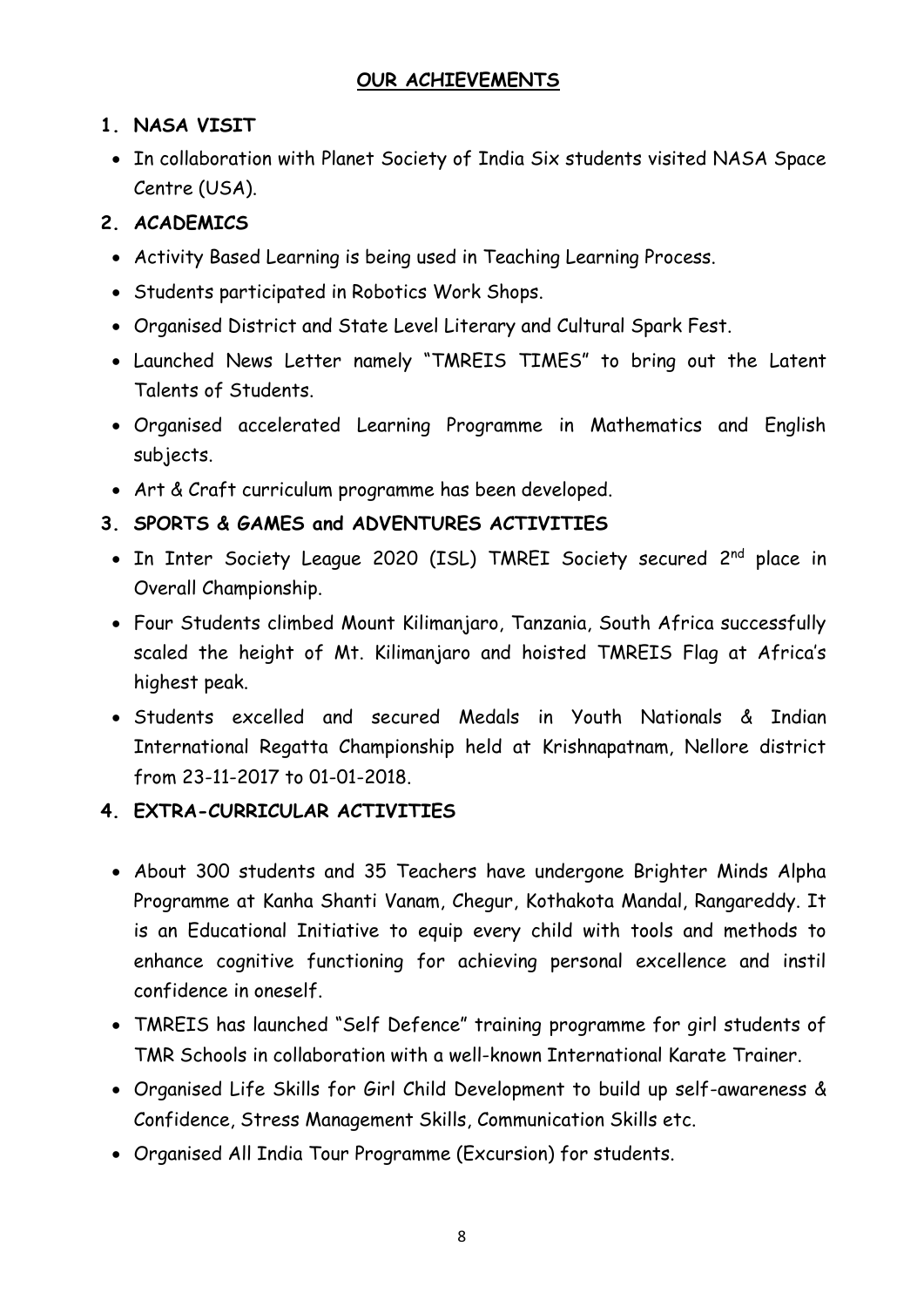### **ADMISSIONS – 2021**

# **NOTIFICATION FOR FRESH ADMISSIONS IN CLASS V AND FOR LIMITED SEATS AVAILABLE IN CLASSES VI,VII AND VIII FOR MINORITIES IN TMR SCHOOLS FOR THE ACADEMIC YEAR 2021-22.**

 Online Applications are invited through TMREIS Official website **tmreis.telangana.gov.in** from the eligible candidates from Minorities (Muslims, Christians, Parsis, Jains, Sikhs & Buddhists) and Non- Minorities (SCs, STs, BCs & OCs) Communities for selection of candidates by Lucky Dip for admissions in class V in 204 TMR Schools of Telangana State and for limited seats available for Minorities (Muslims, Christians, Parsis, Jains, Sikhs & Buddhists) in classes VI, VII & VIII for the Academic Year 2021-22. Offline application forms can be obtained from the concerned Schools & submitted to the concerned Principals directly.

#### **HOW TO SUBMIT ONLINE APPLICATION FORM:**

- a) The eligible candidates can submit his/her application through online by visiting TMREIS website **tmreis.telangana.gov.in** in prescribed format from any internet centre, any TMR Institution or TMREIS Helpline centre (040-23437909) of TMREIS.
- b) The process of submission of online application will start from 30-04-2021 and the Last date for submission of online application is 20-05-2021.
- c) Offline application can also be obtained from any TMR Institution and duly filled in application can be submitted to the concerned Principal directly for uploading it to the official website of TMREIS.
- d) Before submission of ONLINE Application, the candidates should go through the prospectus and application format by visiting TMREIS Official website **tmreis.telangana.gov.in**
- e) While filling the application form the candidate should ensure that his/her name, date of birth, category (religion/caste), Class and Name of the school where he/she is seeking admission, entrance examination Centre gender, parents phone number etc. are correctly filled. Hence in order to avoid any mistakes before filling the online application, the candidates should fill a **sample application form given at annexure- I** and after verifying the details the Online application can be filled and submitted.
- f) Upload the Passport size photo and signature of the candidate within 100 Kb size only.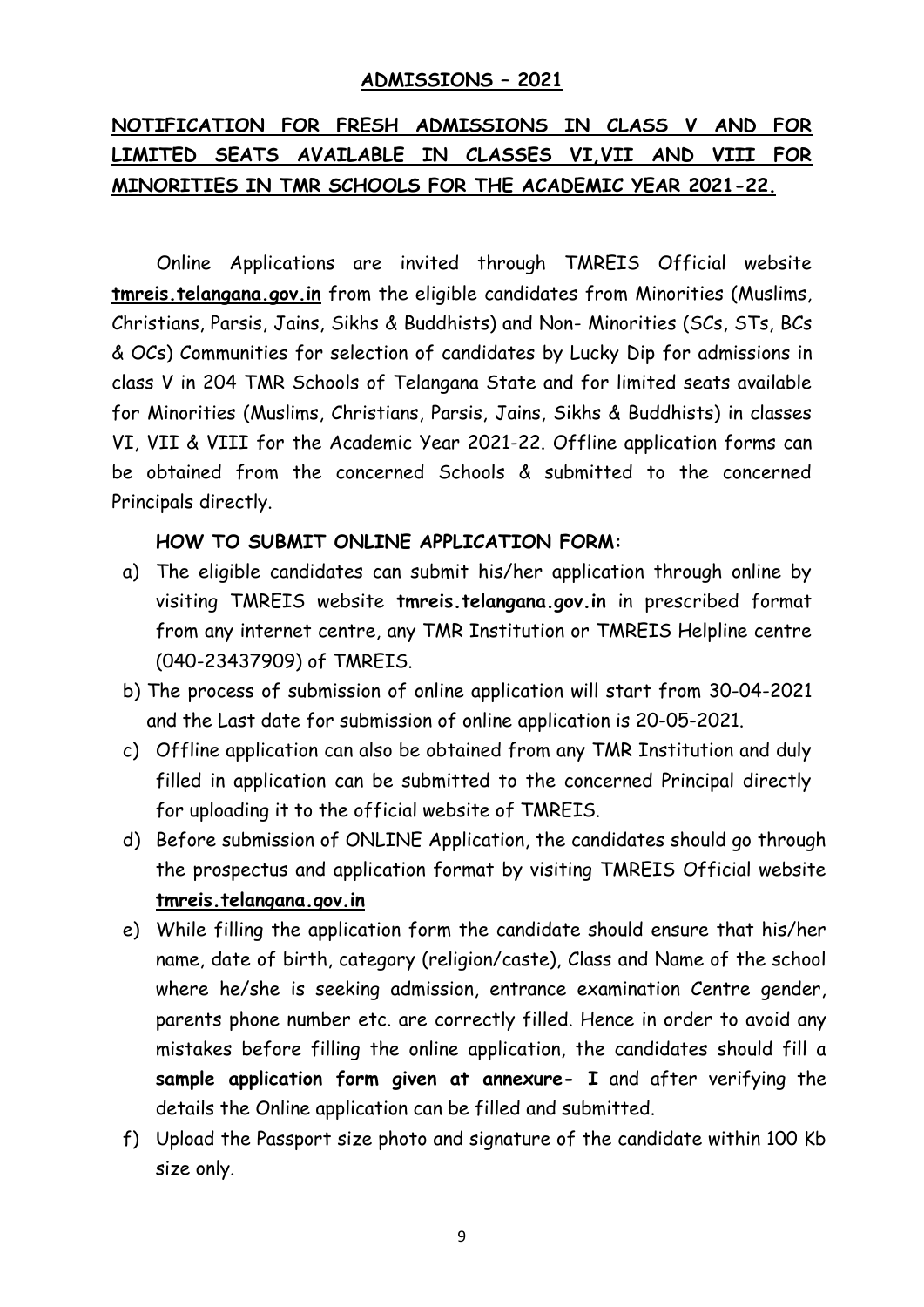- g) Option **of School for admission in Class V:** The candidate can opt any TMR School in his/her native erstwhile district. Boys should opt boys TMR School and Girls should opt girls TMR School in his /her native Erstwhile District.
- h) **Option of TMR School for admission in Class VI, VII or VIII (Minorities Category only):** The candidate can opt any TMR School in his/her native erstwhile district subject to availability of vacancies. Boys should opt boys TMR School and Girls should opt girls TMR School in his /her native Erstwhile District.
- i) There is no ONLINE registration fee.
- j) There is no scope for change of any particulars mentioned in the application after submission of ONLINE application.

| S.No           | Class      | Date of Birth                                                            | <b>Study Particulars</b>                                                                                                        | Nativity                                                                                                         | <b>Family Annual</b><br><b>Income</b> |                       |
|----------------|------------|--------------------------------------------------------------------------|---------------------------------------------------------------------------------------------------------------------------------|------------------------------------------------------------------------------------------------------------------|---------------------------------------|-----------------------|
|                |            |                                                                          |                                                                                                                                 |                                                                                                                  | Rural                                 | Urban                 |
| $\mathbf{1}$   | V          | Must have been<br>not Born before<br>1-9-2009 and<br>after<br>31-8-2012  | Candidate must be on<br>roll in class IV during<br>the Academic Year<br>2020-21 in a<br>Government/Govt.<br>recognised school   | Resident of the<br><b>Erstwhile District</b><br>of Telangana State<br>where the student<br>is seeking admission. | <b>Below</b><br>1.5<br>Lakhs          | Below<br>2.0<br>Lakhs |
| $\overline{c}$ | VI         | Must have been<br>not Born before<br>1-9-2008 and<br>after<br>31-8-2011  | Candidate must be on<br>roll in class V during the<br>Academic Year 2020-21<br>in a Government/Govt.<br>recognised school       | Resident of the<br>Erstwhile District<br>of Telangana State<br>where the student<br>is seeking admission.        | <b>Below</b><br>1.5<br>Lakhs          | Below<br>2.0<br>Lakhs |
| 3              | <b>VII</b> | Must have been<br>not Born before<br>1-9-2007 and<br>after<br>31-8-2010  | Candidate must be on<br>roll in class VI during<br>the Academic Year<br>2020-21 in a<br>Government/Govt.<br>recognised school   | Resident of the<br><b>Erstwhile District</b><br>of Telangana State<br>where the student<br>is seeking admission. | Below<br>1.5<br>Lakhs                 | Below<br>2.0<br>Lakhs |
| $\overline{4}$ | VIII       | Must have been<br>not Born before<br>1-09-2006 and<br>after<br>31-8-2009 | Candidate must be on<br>roll in class VII during<br>the Academic Year<br>2020-21s in a<br>Government/Govt.<br>recognised school | Resident of the<br>Erstwhile District<br>of Telangana State<br>where the student<br>is seeking admission.        | Below<br>1.5<br>Lakhs                 | Below<br>2.0<br>Lakhs |

## **I. ELIGIBILITY CRITERIA**

**Note:** Income Limit is not applicable to disabled and Armed Force/Ex-Servicemen Children.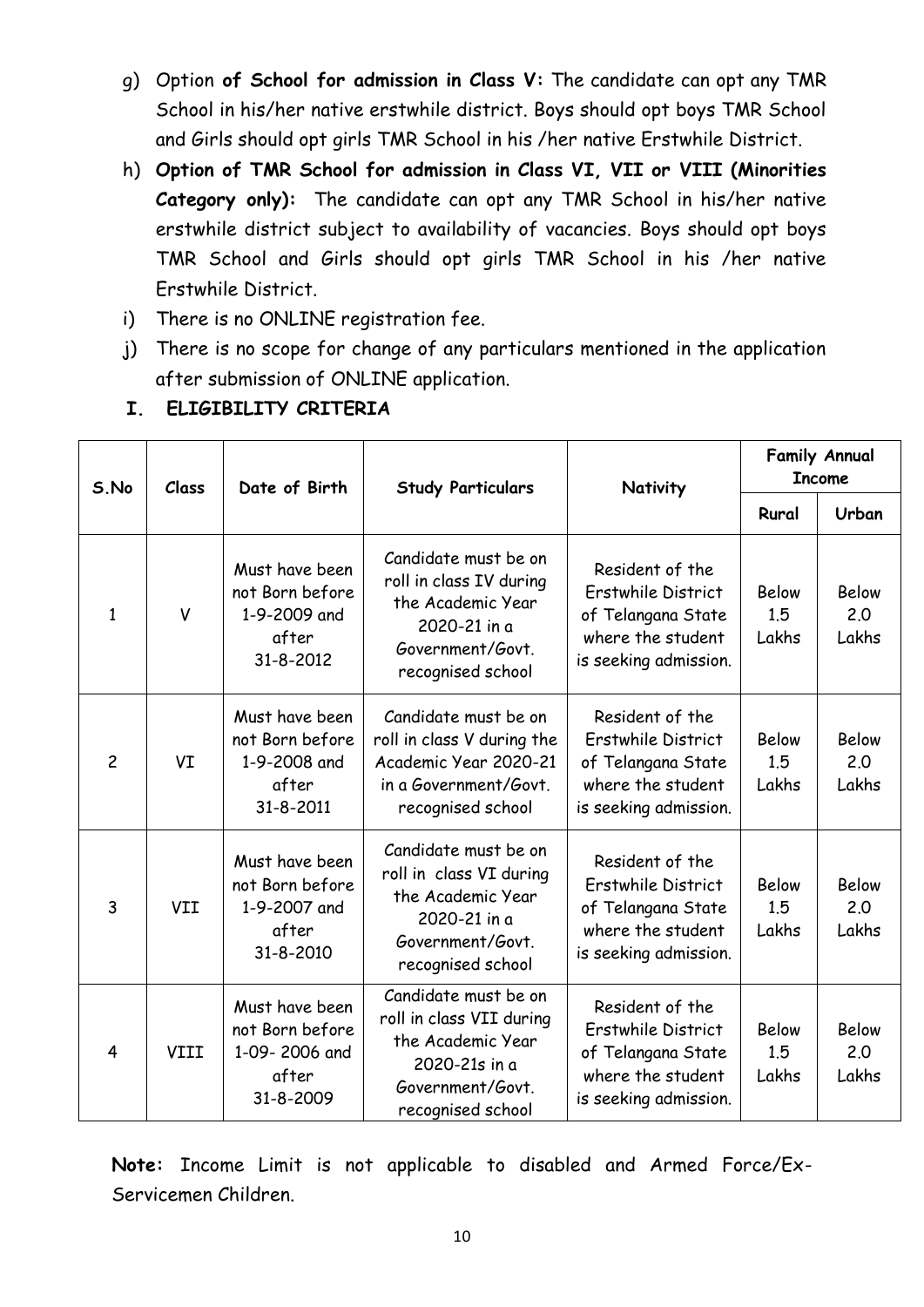# **II. RULE OF RESERVATION**

|                 | Minority                          |                                                               |                                                                                                                                               |           | Non-Minority                      |                                                          |                                                                                                                                                      |  |
|-----------------|-----------------------------------|---------------------------------------------------------------|-----------------------------------------------------------------------------------------------------------------------------------------------|-----------|-----------------------------------|----------------------------------------------------------|------------------------------------------------------------------------------------------------------------------------------------------------------|--|
| Community       | seats<br>$\frac{1}{\sigma}$<br>ಸೇ | allotted<br>eats<br>ū<br>$\frac{1}{\sigma}$<br>$\overline{z}$ | 3% of seats for<br>orphan/Disabled/Arm<br>ed force personnel<br>or Ex-servicemen or<br>widows Ex-<br>servicemen children<br>in every category | Community | seats<br>$\frac{1}{\sigma}$<br>ಸೇ | allotted<br>eats<br>n<br>┶<br>$\bullet$<br>$\frac{9}{2}$ | 3% of seats for<br>orphan/Disabled/A<br>rmed force<br>personnel or Ex-<br>servicemen or<br>widows Ex-<br>servicemen<br>children in every<br>category |  |
| <b>Muslims</b>  | 64%                               | 51                                                            | $\overline{c}$                                                                                                                                | SC        | 6%                                | 5                                                        | 0                                                                                                                                                    |  |
| Christians      | 7%                                | 5                                                             | 0                                                                                                                                             | <b>ST</b> | 4%                                | 3                                                        | $\mathsf{O}$                                                                                                                                         |  |
| Jains           | $1\%$                             | 1                                                             | 0                                                                                                                                             | <b>BC</b> | 12%                               | 10                                                       | $\overline{0}$                                                                                                                                       |  |
| Parsis          | $1\%$                             | $\mathbf{1}$                                                  | 0                                                                                                                                             |           |                                   |                                                          |                                                                                                                                                      |  |
| <b>Buddhist</b> | $1\%$                             | $\mathbf{1}$                                                  | 0                                                                                                                                             | <b>OC</b> | 3%                                | $\overline{c}$                                           | $\Omega$                                                                                                                                             |  |
| <b>Sikhs</b>    | $1\%$                             | $\mathbf{1}$                                                  | $\mathbf 0$                                                                                                                                   |           |                                   |                                                          |                                                                                                                                                      |  |
| Total           | 75%                               | 60                                                            | $\overline{c}$                                                                                                                                | Total     | 25%                               | 20                                                       | $\mathbf 0$                                                                                                                                          |  |

# **For Sanctioned Strength of 80 Seats in each Class**

# **For Sanctioned Strength of 40**

|                                 | Minority                    |                                                    |                                                                                                                                                   |           |                             | Non-Minority                                             |                                                                                                                                               |  |  |
|---------------------------------|-----------------------------|----------------------------------------------------|---------------------------------------------------------------------------------------------------------------------------------------------------|-----------|-----------------------------|----------------------------------------------------------|-----------------------------------------------------------------------------------------------------------------------------------------------|--|--|
| Community                       | seats<br>$\mathbf{b}$<br>ಸ್ | seats<br>allotted<br>$\mathbf{b}$<br>$\frac{9}{2}$ | 3% of seats for<br>orphan/Disabled/Ar<br>med force<br>personnel or Ex-<br>servicemen or<br>widows Ex-<br>servicemen children<br>in every category | Community | seats<br>$\mathbf{b}$<br>ಸಿ | seats<br>llotted<br>$\frac{4}{\sigma}$<br>$\overline{z}$ | 3% of seats for<br>orphan/Disabled/Arm<br>ed force personnel<br>or Ex-servicemen or<br>widows Ex-<br>servicemen children<br>in every category |  |  |
| <b>Muslims</b>                  | 64%                         | 26                                                 |                                                                                                                                                   | SC        | 6%                          | $\overline{c}$                                           | 0                                                                                                                                             |  |  |
| Christians                      | 7%                          | $\overline{c}$                                     | $\mathbf 0$                                                                                                                                       | <b>ST</b> | 4%                          | $\overline{c}$                                           | 0                                                                                                                                             |  |  |
| Jains<br>Parsis                 |                             |                                                    |                                                                                                                                                   | <b>BC</b> | 12%                         | 5                                                        | 0                                                                                                                                             |  |  |
| <b>Buddhist</b><br><b>Sikhs</b> | 4%                          | $\overline{c}$                                     | $\mathbf 0$                                                                                                                                       | <b>OC</b> | 3%                          | $\mathbf{1}$                                             | 0                                                                                                                                             |  |  |
| Total                           | 75%                         | 30                                                 |                                                                                                                                                   | Total     | 25%                         | 10                                                       | 0                                                                                                                                             |  |  |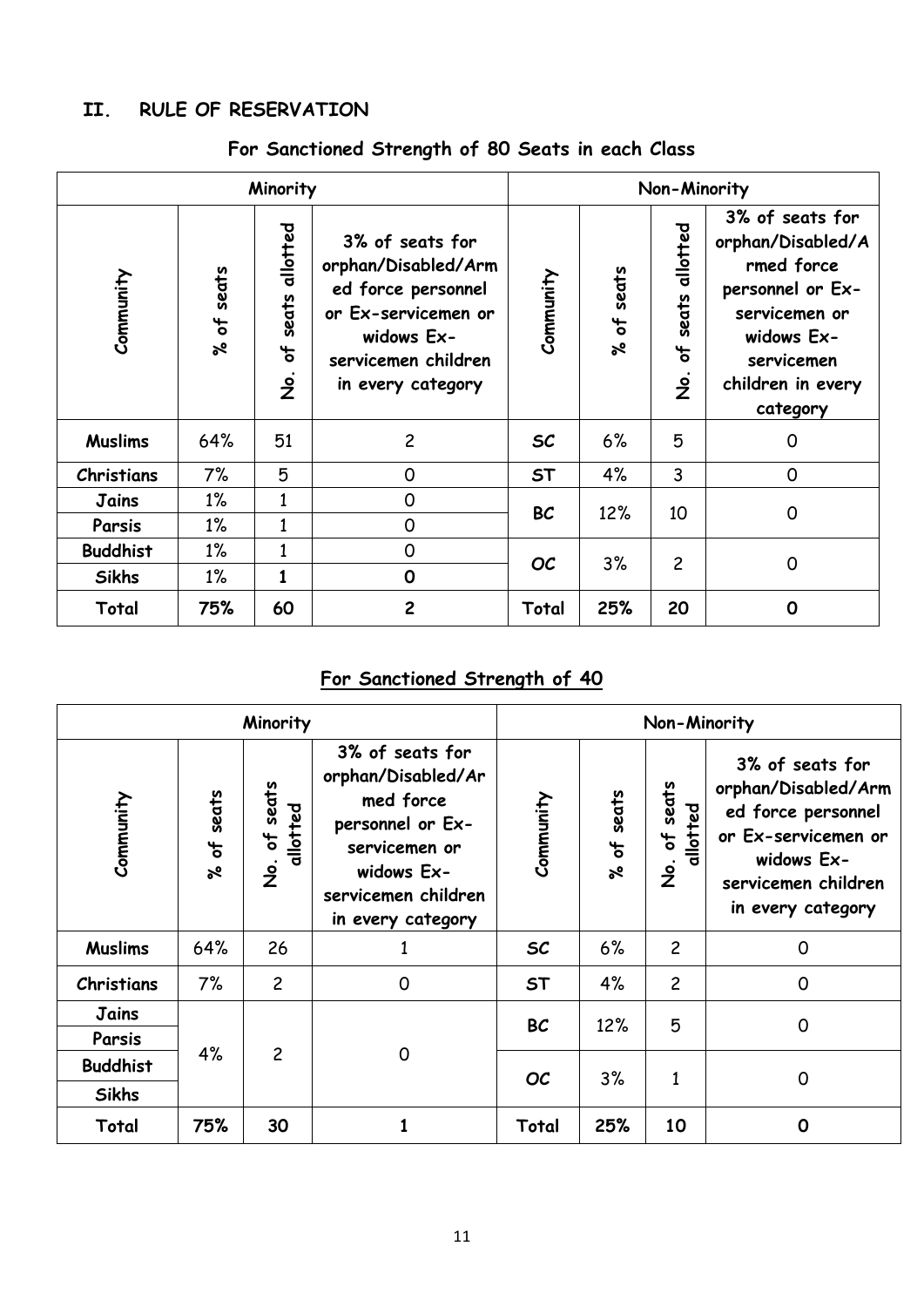The number of seats earmarked for Orphan / Disabled / Armed force personnel of Ex – Serviceman or widows of Ex – Servicemen children shall be allotted from the quota of respective community, if more number of candidates are registered from these categories against the allotted seats, admission shall be given based on the merit. If no child is registered from these specialised categories, the seats shall be filled by giving the admission to the children of respective community based on the merit in the entrance test.

# **III. INFORMATION TO BE FURNISHED AT THE TIME OF ONLINE REGISTRATION BY THE CANDIDATES:**

At the time of submission of ONLINE application the candidate should upload the passport size photograph and signature of the candidate and furnish the following information in the prescribed format.

- a) Name of the candidate and Mother & Father name
- b) Date of Birth.
- c) Aadhaar card number.
- d) Gender (Boy or Girl)
- e) Class in which in which he/she is seeking admission
- f) **Option of TMR School:** 
	- i. For admission in class V –any TMR School in his /her Native Erstwhile district. Boys should opt Boys school and Girls should opt Girls school.
	- ii. For admission in class VI, VII or VIII (Minorities only)- any TMR School subject to availability of vacancies in respective category of the candidate in the native erstwhile district. Boys should opt Boys schools and Girls should opt Girls schools.
- k) Present study details like class, year of study (academic year), school name, location and address. Institution type (Govt. /Private Recognised by Govt.)
- l) Annual Income of parents.
- m) Information about Religion/caste: Minority category (Muslim/Christian/Jain/Parsi/Buddhist/Sikh), Non-Minority category (SC/ST/BC/OC)
- n) Mobile no. of Parents.
- o) Residential address.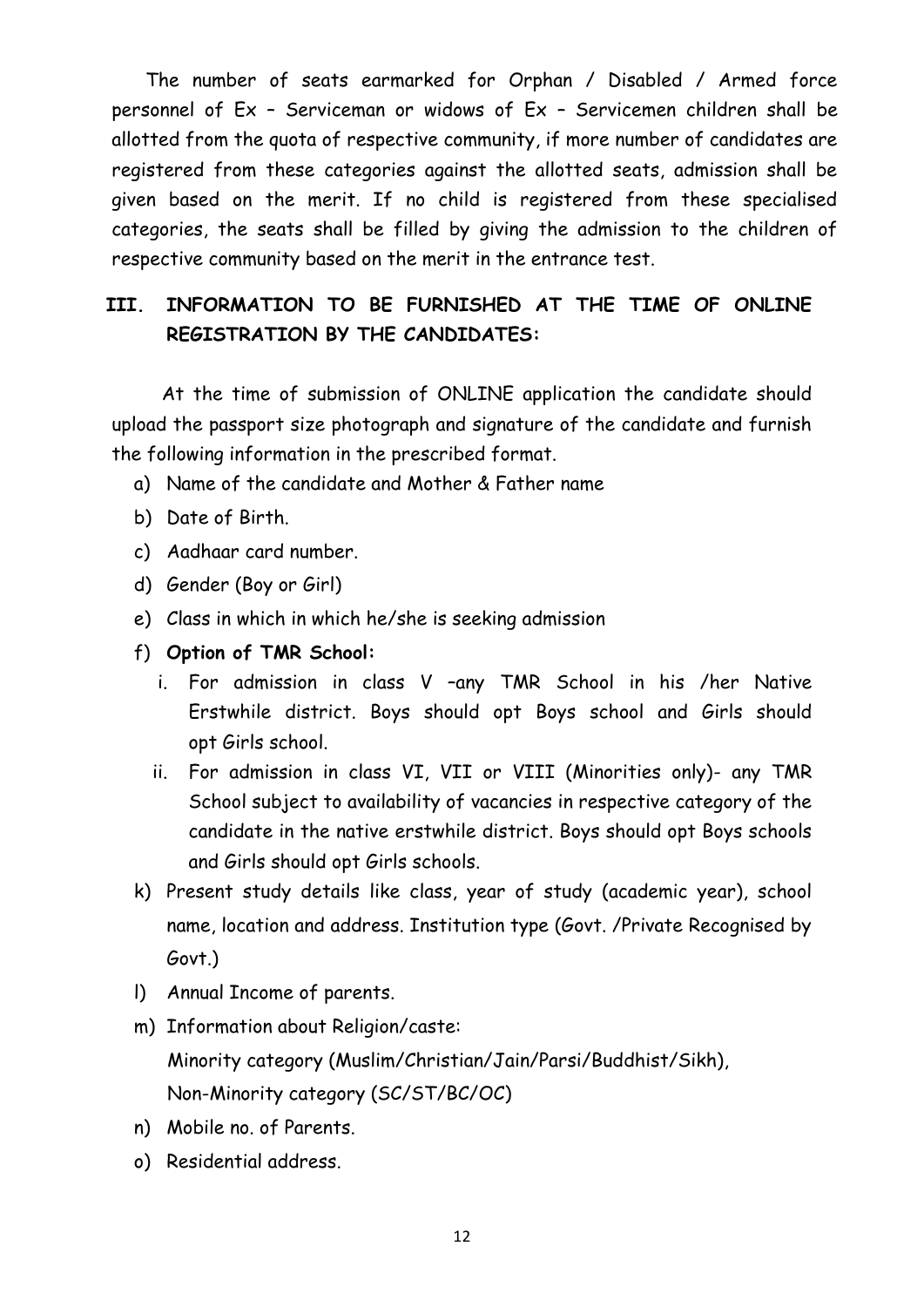p) Information about Physical Disability, Orphan or son/daughter of Armed Personnel/Ex-servicemen/Widow of Ex-Servicemen **if applicable.**

### **IV. ADMISSION SCHEDULE**

| S.No           | <b>Activity</b>                                          | Schedule Dates                  |
|----------------|----------------------------------------------------------|---------------------------------|
|                | Submission of ONLINE<br>application at free of cost      | 30-04-2021<br>to.<br>20-05-2021 |
| $\overline{c}$ | Date of selection of candidates<br>by lucky dip          | 01-06-2021 to 03-06-2021        |
| 3              | Release of list of provisional<br>selected of candidates | 06-06-2021                      |
| 4              | Certificate Verification &<br>admission                  | 08-06-2021 to 12 -06-2021       |

## **V. LIST OF 204 TMR Schools along with the addresses and Phone numbers.**

| S.NO           | District | Name of the TMR School | Mobile No. | <b>Address</b>                                                                                         |
|----------------|----------|------------------------|------------|--------------------------------------------------------------------------------------------------------|
| 1              |          | TMRS Adilabad (B)-1    | 7331170867 | Survey No. 96/1, Shayan Plaza Chanda T,<br>Adilabad                                                    |
| $\overline{c}$ |          | TMRS Adilabad (B)-2    | 7995057871 | Besid TMRS B-1, Near Chanda Village Road,<br>Adilabad Rural, ADB - 504002                              |
| 3              | ADILABAD | TMRS Adilabad (G)-1    | 7331170837 | TMRS Boys New MSDP Building beside<br>Model School, Bangariguda Adilabad -<br>504001                   |
| 4              |          | TMRS Adilabad (G)-2    | 7995057872 | H.No: 1-1-46/4/19/1, Ansari Complex behind<br>Star Medical Shadnagar Adilabad - 504001                 |
| 5              |          | TMRS Boath (B)-1       | 7995057874 | Govt Building Beside FIRE Station, ICHODA<br>main road Adlabad Dist - 504307                           |
| 6              |          | TMRS Utnoor (B)-1      | 7995057873 | Opp to Komaram Bheem complex, beside<br>HKGN Function Hall main road Utnoor,<br>Adilabad Dist - 504311 |
| $\overline{7}$ |          | TMRS Nirmal (B)-1      | 7995057957 | 5-181, Old NBR Degree College Manjulapur<br>road, Nirmal - 504106                                      |
| 8              |          | TMRS Nirmal (G)-1      | 7331170838 | Govt Old School Building Khasba, Nirmal,<br>Nirmal Dist - 504106                                       |
| 9              | NIRMAL   | TMRS Bhainsa (B)-1     | 7331170839 | H.No:4-3-58/3D/8/1, Basar Bipass Road,<br>Old Vashista College Building, Bhainsa,<br>Nirmal - 504103   |
| 10             |          | TMRS Khanapur (B)-1    | 7331170842 | H.No:14-10/7, Hitech Colony Khanapur,<br>Nirmal Dist - 504203                                          |
| 11             |          | TMRS Mudole (G)-1      | 7995057940 | Govt Building beside ZPHS Boys, Near<br>Busstand Mudhole, Nirmal Dist - 504102                         |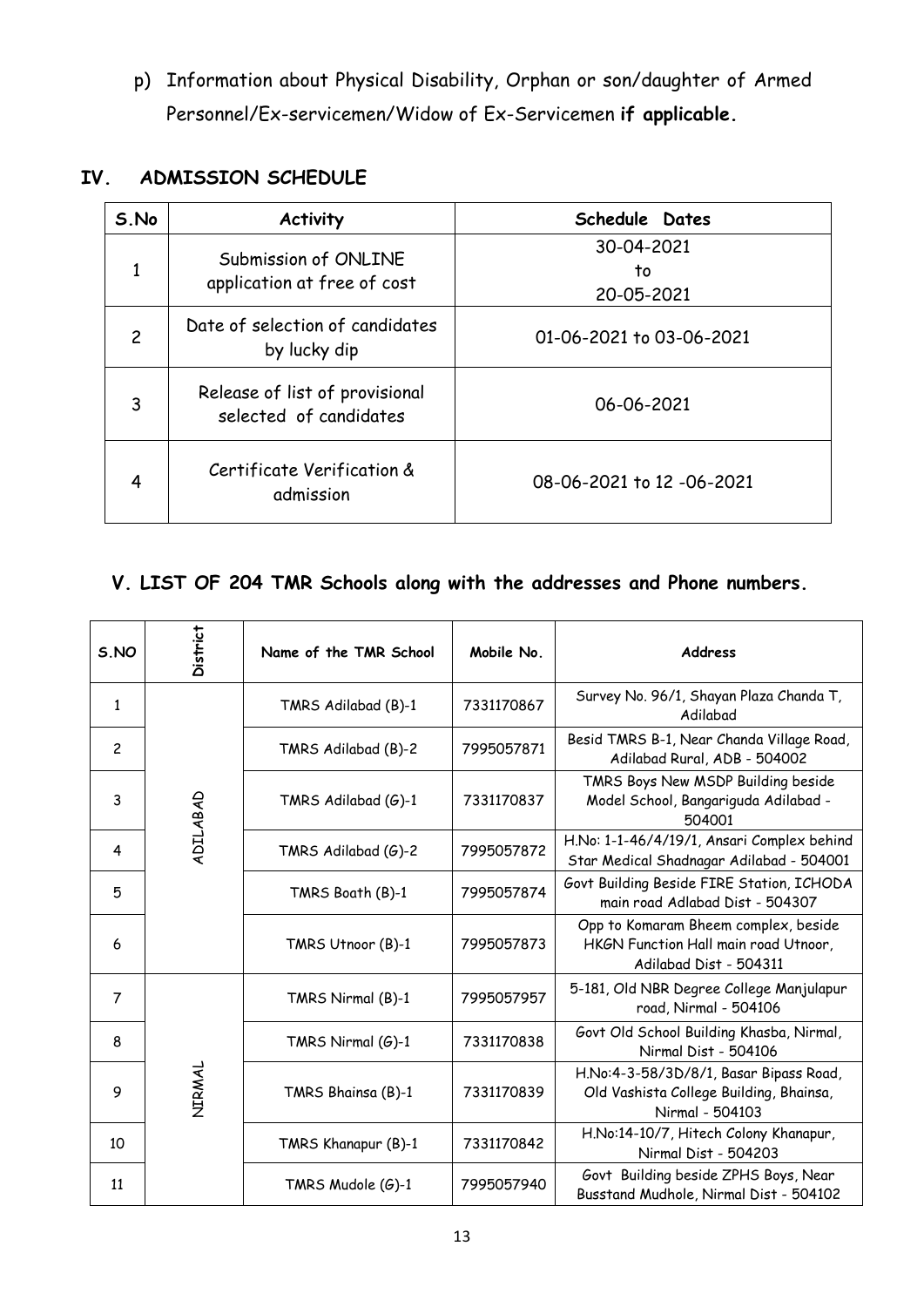| S.NO | <b>District</b>        | Name of the TMR School   | Mobile No. | Address                                                                                               |
|------|------------------------|--------------------------|------------|-------------------------------------------------------------------------------------------------------|
| 12   |                        | TMRS Kagaznagar (B)-1    | 7331170840 | Govt Building - 21st Century Gurukulam,<br>Gannaram, Kagaznagar - 504296                              |
| 13   | KUMARBHEEM<br>ASIFABAD | TMRS Kagaznagar (B)-2    | 7995057936 | Govt Building - 21st Century Gurukulam,<br>Gannaram, Kagaznagar - 504296                              |
| 14   |                        | TMRS Asifabad (G)-1      | 7995057926 | H.No: 1-23/2, Babapur (V) Road, Asifabad<br>(M), Komaram Bheem Asifabad - 504293                      |
| 15   |                        | TMRS Manchirial (G)-1    | 7331170841 | H.No: 1-1/16, Karimanagar Road No. 08, By<br>Pass Road, Mancherial Dist - 504208                      |
| 16   | MANCHERIAL             | TMRS Bellampally $(G)-1$ | 7995057889 | H.No: 8-2-19, Near Bharath Gas Agency,<br>Contractor Basthi, Bellampally, Mancherial<br>Dist - 504251 |
| 17   |                        | TMRS Chennur (B)-1       | 7995057968 | H.No: 11-13/9, Sy No. 3976, Near Old<br>Busstand, Chennur (V), Mancherial Dist -<br>504201            |
| 18   |                        | TMRS Nizamabad (B)-1     | 9989541288 | Near V Town Police Station beside rajaram<br>stadum, Nagaram, Nizambad - 503001                       |
| 19   |                        | TMRS Nizamabad (B)-2     | 7995057904 | SRIT campus, Munipally, Jakranpally (M),<br>Nizambad - 503224                                         |
| 20   |                        | TMRS Nizamabad (B)-3     | 7995057913 | SR IT Campus, Munipally Mandal<br>Jakranpally, Nizambad - 503224                                      |
| 21   |                        | TMRS Nizamabad (B)-4     | 7995057949 | H. No: 6-25/5, Near Pranitha Church,<br>Dharmaram (V), Dicpally, Nizambad -<br>503230                 |
| 22   |                        | TMRS Nizamabad (G)-1     | 7331170811 | Old Jaganatha School, Ghanpur X-road,<br>Chandur - 503206                                             |
| 23   |                        | TMRS Nizamabad (G)-2     | 7995057948 | H.No: 10-13-144/297/1, Dharmapuri Hills,<br>K.K Garden, Nizambad Dist - 503002                        |
| 24   |                        | TMRS Nizamabad (G)-3     | 7995057951 | Ahmed Pura Colony Nizambad Dist - 503001                                                              |
| 25   |                        | TMRS Nizamabad (G)-4     | 7995057952 | MK Plaza, Function Hall, Nagaram, Nizambad<br>$-503001$                                               |
| 26   |                        | TMRS Armoor (B)-1        | 7331170813 | Aloor (V), Armoor (M), Nizambad Dist -<br>503224                                                      |
| 27   | NIZAMABAD              | TMRS Armoor $(G)-1$      | 7995057941 | Gnana Jyothi School, Kota Armoor (perkit),<br>Armoor (M), Nizambad - 503223                           |
| 28   |                        | TMRS Balkonda (B)-1      | 7995057942 | Beside Jama Masjid, Near Gram Panchayat,<br>Balkonda                                                  |
| 29   |                        | TMRS Balkonda (G)-1      | 7995057943 | Beside Jama Masjid, Athar Galli, Near Gram<br>Panchayat, Balkonda                                     |
| 30   |                        | TMRS Bodhan (B)-1        | 7995057945 | H. No: 1-4-448,1-4-449, Old Vasu H.S<br>Building, Rakasipet, Bodhan, Nizambad -<br>503185             |
| 31   |                        | TMRS Bodhan (G)-1        | 7331170812 | H. No: 1-4-448,1-4-449, Old Vasu H.S<br>Building, Rakasipet, Bodhan, Nizambad -<br>503185             |
| 32   |                        | TMRS Dichpally (B)-1     | 7995057947 | H. No: 3-39A, Near MPDO Office, Ghanpur<br>(V) Dicpally (M), Nizambad (D) - 503175                    |
| 33   |                        | TMRS Kotagiri (B)-1      | 7331170816 | At samskar Asharam Building, Kotiaiah<br>Camp, Varni (V & M), Nizambad - 503201                       |
| 34   |                        | TMRS Ranjal $(G)-1$      | 799505754  | H. No: 2-43, First Plot, Ashanagar, Navipet,<br>Shabrina Farm House, Fathe Nagar -<br>503245          |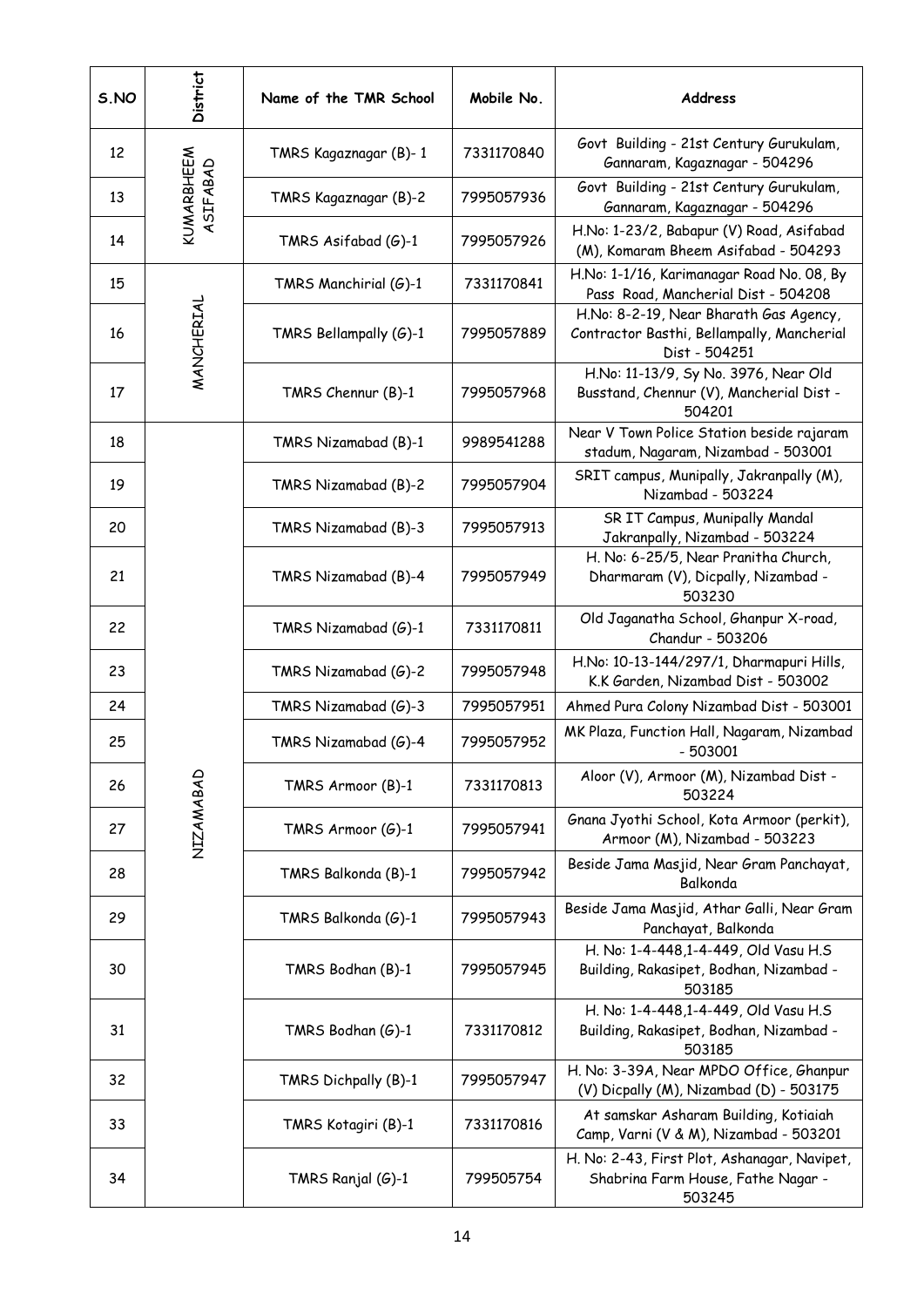| S.NO | District                 | Name of the TMR School  | Mobile No. | <b>Address</b>                                                                                                       |
|------|--------------------------|-------------------------|------------|----------------------------------------------------------------------------------------------------------------------|
| 35   |                          | TMRS Kamareddy (B)-1    | 9849660488 | Kamareddy                                                                                                            |
| 36   | KAMAREDDY                | TMRS Kamareddy (G)-1    | 7995057920 | Kamareddy                                                                                                            |
| 37   |                          | TMRS Banswada (G)-1     | 7331170814 | Banswada                                                                                                             |
| 38   |                          | TMRS Jukkal (B)-1       | 9963315857 | Bichkonda - 503306                                                                                                   |
| 39   |                          | TMRS Lingampet (B)-1    | 7995057919 | Lingampet                                                                                                            |
| 40   |                          | TMRS Yellareddy (B)-1   | 7331170815 | Yellareddy                                                                                                           |
| 41   |                          | TMRS Karimnagar (B)-1   | 7331170844 | H. No: 8-82/1/F, VITS Engg College campus,<br>Dornakal, Karimnagar - 505001                                          |
| 42   |                          | TMRS Karimnagar (B)-2   | 7995057953 | 3-109/2, Chalmeda Vimaladevi bhavan<br>Irukulla, PO Durshed Karimnagar - 505001                                      |
| 43   |                          | TMRS Karimnagar (B)-3   | 7995057914 | H. No: 1-21/16/2, Alexander College,<br>Iqbalunnisa Memorial trust building<br>Magdumpur (V), Kamareddy - 505186     |
| 44   |                          | TMRS Karimnagar (G)-1   | 7331170843 | Dr. No: 4-57/1, Near Rekurthy Eye Hospital<br>Line Karimnagar                                                        |
| 45   |                          | TMRS Karimnagar (G)-2   | 7995057912 | Dr. No: 3-4-171, Raja Theartre Sai Nagar<br>Road No-3 Karimnagar                                                     |
| 46   | KARIMNAGAR               | TMRS Choppandandi (G)-1 | 7995057870 | Dr. No: 5-110/37 Sy No 41, Kurukyala (V),<br>Sivar Gangadhara to Karimnagar Road,<br>Beside Petrol Pumpp Choppadandi |
| 47   |                          | TMRS Huzurabad (B)-1    | 7331170850 | Dr. No: 4-153/4, Pedda papahpally (V),<br>Huzurabad (M) Karimnagar - 505468                                          |
| 48   |                          | TMRS Jammikunta (G)-1   | 7995057899 | Dr. No: 11-36/1, Old Jaya Bharathi School,<br>Indira Nagar, Shallpally Via Chelpoor -<br>505122                      |
| 49   |                          | TMRS Manakodur (B)-1    | 7995057932 | Dr. No: 9-75/19/2, Thimmapur (V & M),<br>Karimnagar beside RTO office Hyd -<br>505527                                |
| 50   |                          | TMRS Jagtial (B)-1      | 7995057956 | H. No: 5-1-272/A, Qulliagadda, Beside Jama<br>Majid, Jagtiyal                                                        |
| 51   |                          | TMRS Jagtial $(G)-1$    | 7331170846 | H. No: 4-66/7, Mothe Road, Near Coca Cola<br>Agency, Gollapally Road                                                 |
| 52   | JAGTIAL                  | TMRS Dharmapuri (G)-1   | 7995057966 | 6-7, Near Vivekananda Statue, Dharmapuri,<br>Jagtiyal Dist - 505425                                                  |
| 53   |                          | TMRS Korutla (B)-1      | 7331170847 | H.No: 2-125, Old Vetenary College Building,<br>Konaraopet Road, Korutla, Jagtiyal - 505326                           |
| 54   |                          | TMRS Metpally (B)-1     | 7995057909 | H. No: 1-10-295/1, Deendayala Nagar,<br>Metpally to Nizambad Road                                                    |
| 55   |                          | TMRS Peddapalle $(G)-1$ | 7331170848 | 2-49/3-1, Indian Gas, Rangampally (V),<br>Peddapalli (D) - 505172                                                    |
| 56   | PEDDAPALLY               | TMRS Ramagundam (B)-1   | 7331170845 | D. No: 5-6-163/11, Sindhura Engg Colloge<br>Building Narashalapalli Road NTPC<br>Ramagundem - 505214                 |
| 57   |                          | TMRS Manthani (G)-1     | 7995057944 | D. No: 252/9, V-Kuchirajpally (M) Manthani                                                                           |
| 58   | <b>KNNKA</b><br>SIRCILLA | TMRS Siricilla (G)-1    | 7331170865 | H. No: 3-32/2, Thangalapally (V), Sircilla to<br>Siddipet Road                                                       |
| 59   |                          | TMRS Vemulawada (B)-1   | 7995057908 | Ayyappa Temple Backside, Tippapur<br>Vemulawada                                                                      |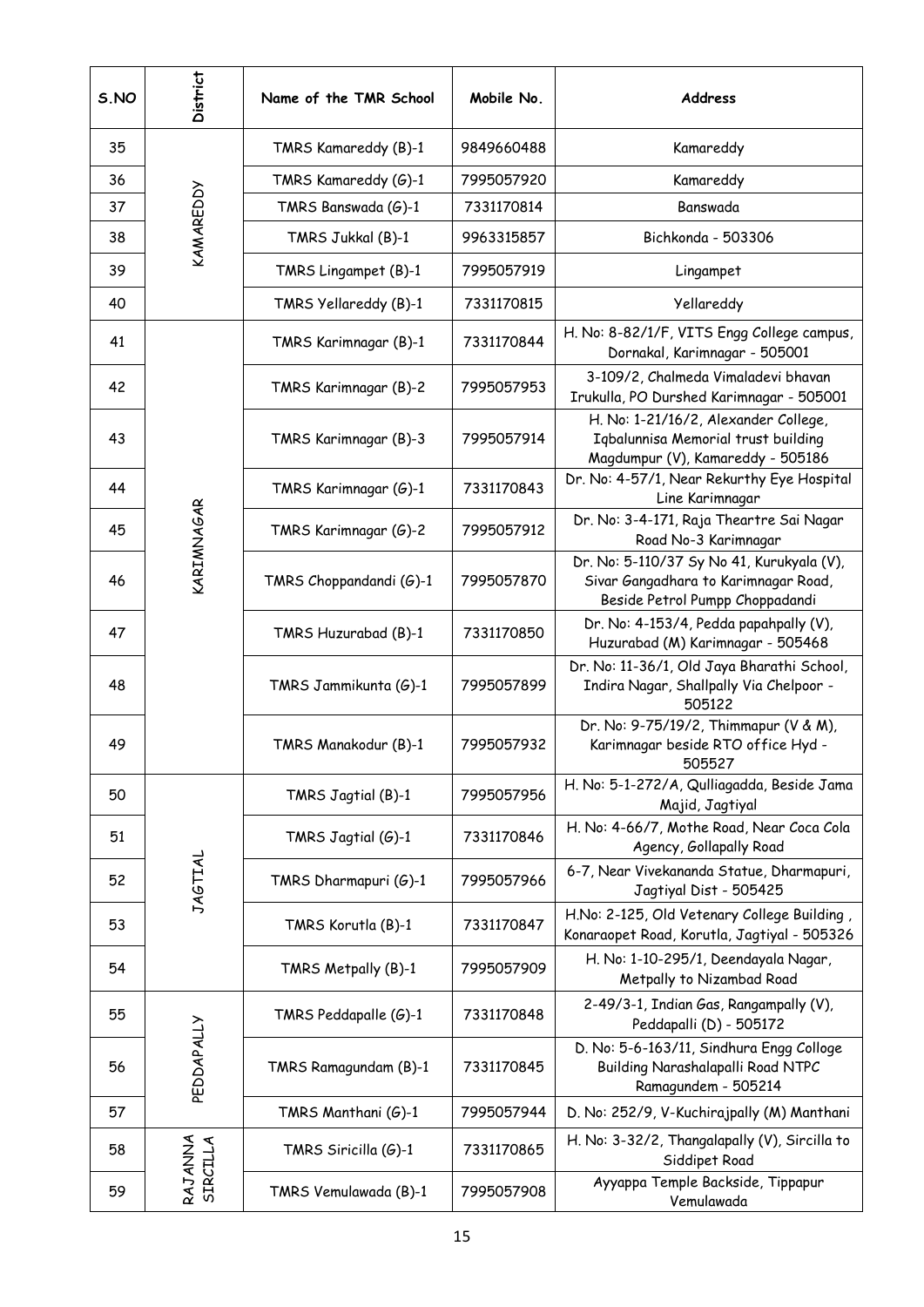| S.NO | District             | Name of the TMR School    | Mobile No. | Address                                                                                                              |
|------|----------------------|---------------------------|------------|----------------------------------------------------------------------------------------------------------------------|
| 60   |                      | TMRS Khammam (B)-1        | 7331170861 | Papipalli Engg College Amalpalem Near<br>Tanikella, Opp Lakhya Engg College Mo.<br>Konijerla, Khammam Dist           |
| 61   |                      | TMRS Khammam (G)-1        | 7331170860 | H. No: 7-177, Sarada Engg College<br>Raghunadhapalem, Khammam                                                        |
| 62   |                      | TMRS Khammam $(G)$ -2     | 7995057921 | Vamshy Vinay College, Gudipadu Road<br>Sathapally, Khammam                                                           |
| 63   | KHAMMAM              | TMRS Madhira (B)-1        | 7995057924 | Sree Kavitha Educational Socety, Madhira,<br>Khammam                                                                 |
| 64   |                      | TMRS Nelakondapalli (B)-1 | 7995057990 | RIE Society, Pedhamatha Jalagam Nagar,<br>Khammam                                                                    |
| 65   |                      | TMRS Sathupalli (B)-1     | 7331170864 | Vamshy Vinay College, Gudipadu Road<br>Sathapally, Khammam                                                           |
| 66   |                      | TMRS Wyra (G)-1           | 7995057902 | SSR Engg College, Karepally, Singareni,<br>Khammam                                                                   |
| 67   |                      | TMRS Kothagudem (B)-1     | 7995057881 | KLR MBA College Campus, Rajeev Nagar,<br>Palvancha, Kothagudem                                                       |
| 68   |                      | TMRS Kothagudem $(G)-1$   | 7331170862 | Bollorigudem, Ramalayam Temple, Palvancha,<br>Kothagudem                                                             |
| 69   | BHADRADRI KOTHAGUDEM | TMRS Aswaraopeta (G)-1    | 7995057877 | Near Masjid Road, Near ZPHS School Road,<br>Aswaraopeta, Badradri Kothagudem                                         |
| 70   |                      | TMRS Bhadrachalam (B)-1   | 7995057879 | Shekaram, Banjar, Palvancha, Kothagudem                                                                              |
| 71   |                      | TMRS Burgampahad (G)-1    | 7995057880 | Old Tribal Welfare Residential, Suleman<br>Street, Burgampahad, Kothagudem - 507114                                  |
| 72   |                      | TMRS Yellandu (B)-1       | 7331170863 | Old UPS, SCCL Buildings, 24 Area Yellandu,<br>Badradri Kothagudem                                                    |
| 73   |                      | TMRS Mahaboobnagar (B)-1  | 7331170828 | 14-6-76, Smt Sarojini Ramulamma, College<br>of Pharmacy Compound, Sheshadri Nagar,<br>B.K Reddy Colony MBNR - 509001 |
| 74   |                      | TMRS Mahaboobnagar (B)-2  | 7995057900 | Sadar Heights Opp Raha Beauty Parlour,<br>Newtown, MBNR                                                              |
| 75   |                      | TMRS Mahaboobnagar (B)-3  | 9010984174 | H. No: 14-6-74, Sarojini Ramulamma B<br>Pharmacy College compound Sheshadri<br>nagar, B.K Reddy Colony MBNR - 509001 |
| 76   | MAHANOBNAGAR         | TMRS Mahaboobnagar (G)-1  | 9966301364 | JPNES Buildings H. No: 14-3-81, Ground<br>Floor Opp Bhageeratha Colony Christianpally<br>(V), MBNR                   |
| 77   |                      | TMRS Mahaboobnagar (G)-2  | 7995057930 | JPNES Buildings H. No: 14-3-81, Ground<br>Floor Opp Bhageeratha Colony Christianpally<br>(V), MBNR                   |
| 78   |                      | TMRS Mahaboobnagar (G)-3  | 7995057931 | JPNES Buildings H. No: 14-3-81, Ground<br>Floor Opp Bhageeratha Colony Christianpally<br>(V), MBNR                   |
| 79   |                      | TMRS Devarkadra (B)-1     | 7331170835 | Kannayyapally (V), Kothakota (M), MBNR<br>Dist                                                                       |
| 80   |                      | TMRS Devarkadra (B)-2     | 7995057894 | Behind SBI Bank Devarkadra                                                                                           |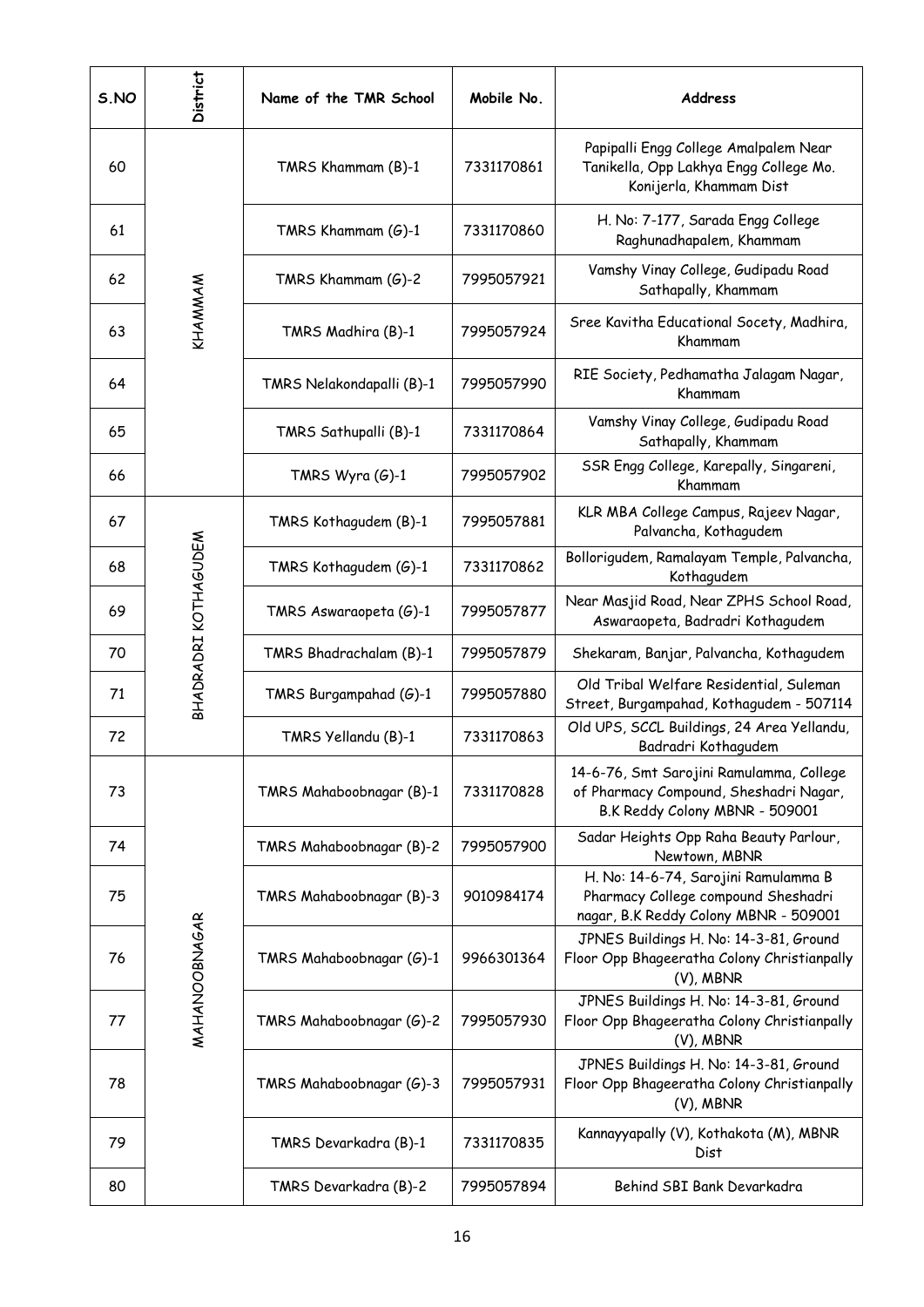| S.NO | District            | Name of the TMR School   | Mobile No. | Address                                                                                                                 |
|------|---------------------|--------------------------|------------|-------------------------------------------------------------------------------------------------------------------------|
| 81   |                     | TMRS Jadcherla (B)-1     | 7331170830 | Sri Sai College of Education Nagasala (V),<br>Jadcherla                                                                 |
| 82   |                     | TMRS Jadcherla (G)-1     | 7995057929 | Yadireddy Building, Beside Darul ul Uloom<br>Arabia, Kaverammapeta Jadcherla                                            |
| 83   |                     | TMRS Makthal $(G)-1$     | 7995057970 | H. No: 23-152/58/8, Opp Venkateshwara<br>function hall Makthal Narayanpet                                               |
| 84   | Narayanpet          | TMRS Narayanpet (B)-1    | 7331170832 | Near Satyanarayana Swamy Temple<br><b>Vallampally Road</b>                                                              |
| 85   | JOGALUMBA<br>GADWAL | TMRS Gadwal (G)-1        | 7382532129 | Second Railway Gate, Venu colony Gadwal,<br>Jogulamba (dist) Pincode 509125.                                            |
| 86   |                     | TMRS Alampur (G)-1       | 7995057916 | Undavelly(Vil&Mandal), Jogulamba<br>Gadwal(Dist.), Pincode-509153                                                       |
| 87   | NAGARKURNOOL        | TMRS Nagarkurnool (B)-1  | 7995057971 | H.no:12-156/3/A, SNEHA PURI COLONY,<br>SRINIVASA PADMAWATHI JUNIOR<br>COLLEGE BACK SIDE, NAGARKURNOOL<br>(Dist)-509209. |
| 88   |                     | TMRS Achampet (B)-1      | 7331170834 | Back side of MM Court, Old Social Welfare<br>Girls Hostel Building, Uppununthala Road,<br>Achampet. 509375              |
| 89   |                     | TMRS Kalwakurthy $(G)-1$ | 7331170833 | H.No.11-14/1 & 11-41/1, Gandhinagar,<br>Kalwakurthy, Nagarkurnool Dist Pincode<br>:509324                               |
| 90   |                     | TMRS Kollapur (G)-1      | 7995057922 | Pentlavelly Road, Kollapur, Nagarkurnool<br>Dist, Pin code - 509102.                                                    |
| 91   |                     | TMRS Wanaparthy (B)-1    | 9885688128 | C/O. Bhageeratha Function Hall, Sagar<br>Colony, Srinivasapuram, Wanaparthy<br>Pincode: 509103                          |
| 92   | WANAPARTHY          | TMRS Wanaparthy $(G)-1$  | 7995057955 | C/o.Old Science building, Boys Ground,<br>Beside New Muncipal office, Rajiv Chowk,<br>Wanaparthy. Pincode: 509103       |
| 93   |                     | TMRS Asifnagar (B)-1     | 7331170795 | VIJAYA NAGAR COLONY NAMPALLY                                                                                            |
| 94   |                     | TMRS Asifnagar (B)-2     | 7995057883 | 173-184 Pakala Building above SBI bank<br>SBH COLONY LB NAGAR                                                           |
| 95   |                     | TMRS Asifnagar (G)-1     | 7995057986 | 6-2-42 AC Guard Lakdi Ka Pul Hyderabad                                                                                  |
| 96   | HYDERABAD           | TMRS Asifnagar (G)-2     | 7995057886 | 10-3-761/33/A, VIJAYA NAGAR COLONY<br>, BEHIND VANI SCHOOL, HYDERABAD.                                                  |
| 97   |                     | TMRS Amberpet (B)-1      | 7995057997 | SAI NIRMAN CONSTRUCTION, PLOT<br>NO-1, SBI BULIDING<br>AUTONAGAR, HYDERABAD - 500070                                    |
| 98   |                     | TMRS Bahadurpura (B)-1   | 7331170793 | H.No: 19-4-7/A/2, Al Jubail colony, Near<br>Falaknuma Railway Bridge Hyd - 500005                                       |
| 99   |                     | TMRS Bahadurpura (B)-2   | 7995057980 | PLOT NO 24&25, GST BUILDING,<br>SIVRAMPALLY, ARAMGAHR, HYDERABAD                                                        |
| 100  |                     | TMRS Bahadurpura (G)-1   | 7331170794 | 19-5-479/B/13, NM guda near kishan bagh                                                                                 |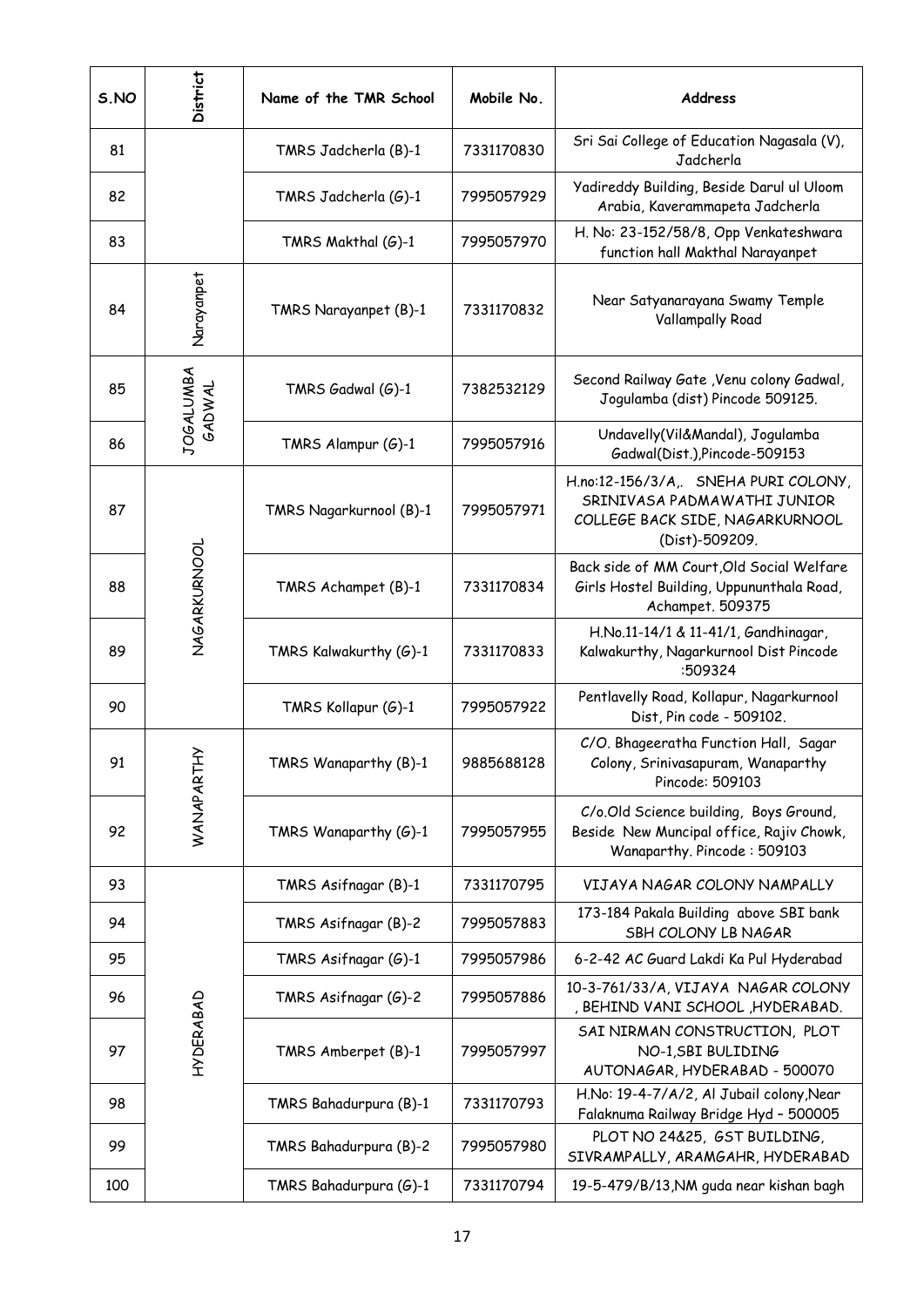| S.NO | <b>District</b> | Name of the TMR School           | Mobile No. | <b>Address</b>                                                                                                                                |
|------|-----------------|----------------------------------|------------|-----------------------------------------------------------------------------------------------------------------------------------------------|
| 101  |                 | TMRS Bahadurpura (G)-2           | 7995057885 | 19-4-280/2/1/3-1 Ansari road Mustafa<br>nagar bahadurpura 500053                                                                              |
| 102  |                 | TMRS Barkas (B)-1                | 9555427533 | Kandikal Gate Road , GM Colony Near<br>Furgaan islamic school, Electrical substation<br>Chandryangutta                                        |
| 103  |                 | TMRS Barkas $(G)-1$              | 7995057884 | H.NO. 5-51230/NR New Ganesh Nagar,<br>Near Evya Hospital, Vanasthalipuram,<br>Hyderabad.                                                      |
| 104  |                 | TMRS Charminar (B)-1             | 7995057890 | H.NO 19-4-8/33/8 AL -Jubail colony Near<br>Ameena Masjid Falaknuma HYDERABAD<br>500053                                                        |
| 105  |                 | TMRS Charminar (B)-2             | 7995057891 | H.No.-15-226/17, Near Jalpally Gate,<br>Pahadisharif Road, Opp. Blue See Swimming<br>Pool, Srisailam Highway, Abbas Bagh,<br>Hyderabad-500005 |
| 106  |                 | TMRS Charminar (G)-1             | 7331170796 | 18-13-18/A/H/18/A, BANDLAGUDA<br>SUBHAN HILLS                                                                                                 |
| 107  |                 | TMRS Charminar (G)-2             | 7995057892 | H.No.18-13-8/16/H/A/27, beside greenfort<br>college, bandlaguda.                                                                              |
| 108  |                 | TMRS Chandrayanagutta<br>$(B)-1$ | 7995057887 | Above Zaiga Hotel, Errakunta, Shaheen<br>Nagar, Hyderabad.                                                                                    |
| 109  |                 | TMRS Chandrayanagutta<br>$(G)-1$ | 7995057965 | H.No. 18-13-8/A/16/H/A/16, Azam college<br>beside Greenfort college, Bandlaguda,<br>Hyderabad-500069                                          |
| 110  |                 | TMRS Golconda (B)-1              | 7995057976 | H-No:8-1-43/1/A/55, 61 AND 54, 60,<br>SATHYA COLONY, SHAIKPET, Hyderabad                                                                      |
| 111  |                 | TMRS Golconda (G)-1              | 7331170798 | 9-8-193/A/1 BADA BAZAR GOLCONDA                                                                                                               |
| 112  |                 | TMRS Golconda (G)-2              | 7995057893 | H.NO: 9-10-430/4, Mohalla Gunj, Golconda,<br>Hyderabad 500008.                                                                                |
| 113  |                 | TMRS Goshamahal (B)- 1           | 7995057950 | H. No. 11-2-548, Sulthan Nawaz Jung Devdi,<br>Katta Maisamma Temple Road, Aghapura,<br>Hyderabad-500001                                       |
| 114  |                 | TMRS Goshamahal (G)-1            | 7995057897 | 13-1-12/8 Opp Prakash Talkies, Mangalhat,<br>Hyderabad, TS -500006                                                                            |
| 115  |                 | TMRS Jubileehills (B)-1          | 7995057895 | H. No: 8-12-92/12/1, Block No. 3, Hanuman<br>Nagar Road No. 1, Nandanavanam,<br>Karmanghat, Saroornagar, Rangareddy<br>500074                 |
| 116  |                 | TMRS Jubileehills (G)-1          | 7995057898 | Plot no 72 A & 73 A, Venkatramana<br>colony, 9th phase, gokul plots, kukatpally,<br>Hyderabad 500085                                          |
| 117  |                 | TMRS Khairtabad (B)-1            | 7995057996 | H.NO 5-69/4, Teachers Guild Colony,<br>Turkayamjl, Abdullapurmet Mandal R. R<br>Dist. 501510                                                  |
| 118  |                 | TMRS Khairtabad $(G)-1$          | 7995057984 | H.NO:3-5-840/2, Hyderguda, Kingkoti, Opp.<br>Bharatiya Vidya Bhavans, Hyd-500029                                                              |
| 119  | HYDERABAD       | TMRS Musheerabad (B)-1           | 7995057875 | H.No: 12-1-382/SN/26, JS Reddy Sports<br>Complex, J.S Reddy Road, Reddy Colony,<br>Champapet, HYD. 500070                                     |
| 120  |                 | TMRS Musheerabad (G)-1           | 7331170799 | H. NO. 1-8-90/91/92, 93, 94/1, 995, 996,<br>997 & 998 Sri Ram Nagar, Baghlingampally,<br>Hyd.                                                 |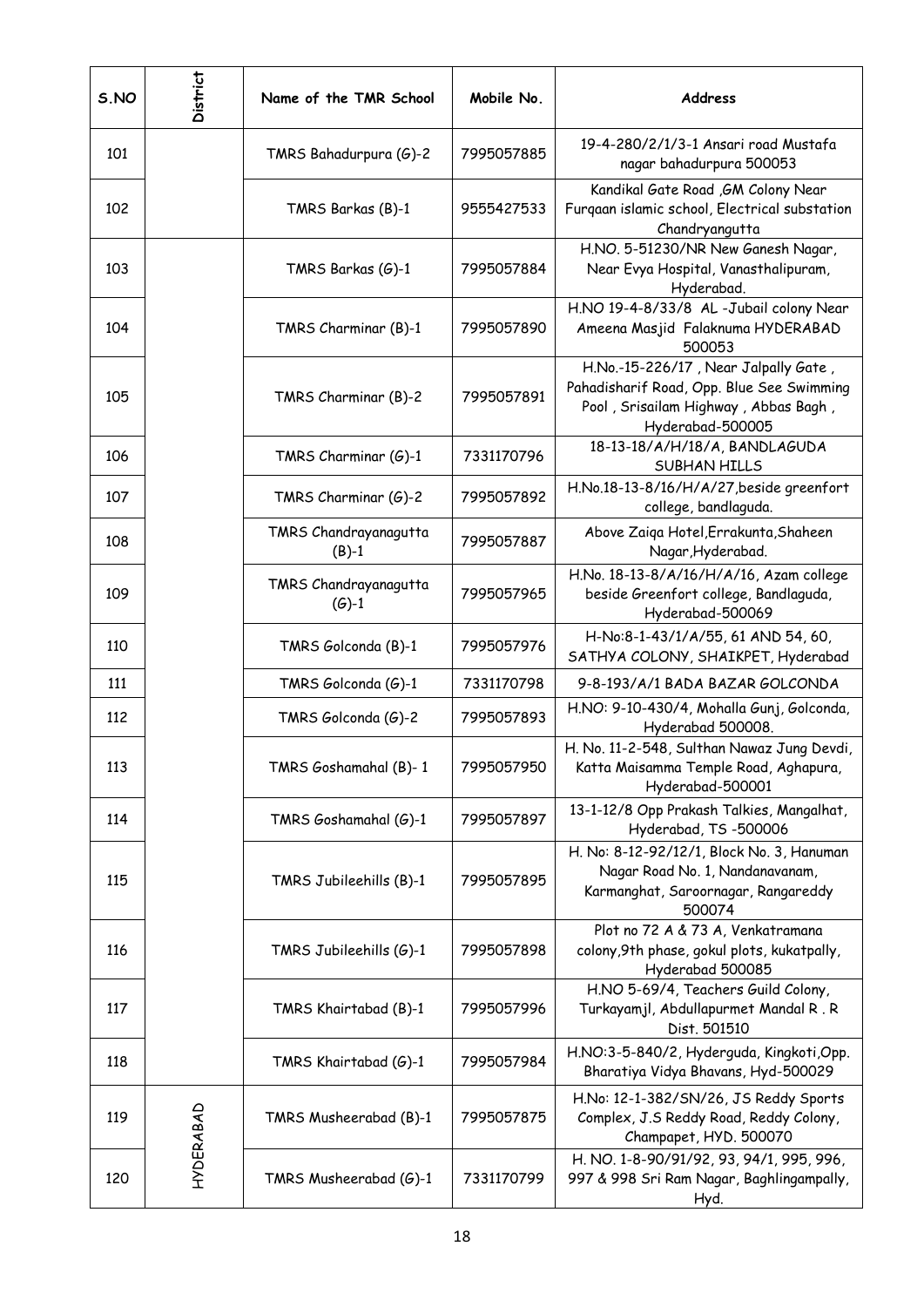| S.NO | District   | Name of the TMR School        | Mobile No. | Address                                                                                                          |
|------|------------|-------------------------------|------------|------------------------------------------------------------------------------------------------------------------|
| 121  |            | TMRS Saidabad (B)-1           | 7331170797 | Salah Heights, H.No: 16-3-994/B, Opp. Fire<br>Station, Govt. Printing Press Road,<br>Malakpet, Hyd. - 500024     |
| 122  |            | TMRS Saidabad (B)-2           | 7995057987 | H.No.13-23-37, Chaitanya puri metro station,<br>Krishnaveni Nagar, Kothapet, Hyderabad-<br>500035                |
| 123  |            | TMRS Saidabad (G)-1           | 7995057972 | 2-2-91/7, Turab, Nagar, Amberpet,<br>Hyderabad pincode- 500013.                                                  |
| 124  |            | TMRS Sanatnagar (B)-1         | 7995057994 | AGHA PURA, NAMPALLY, HYDERABAD                                                                                   |
| 125  |            | TMRS Sanatnagar (G)-1         | 7995057901 | Navya Estates, SBI Bank Building, Main<br>Road Moulali, Hyderabad - 500040                                       |
| 126  |            | TMRS Secunderabad             | 7331170800 | Road no: 2, Mallikarjuna colony, Old bowen<br>pally                                                              |
| 127  |            | TMRS Secunderabad (B)-1       | 7995057903 | Auto nagar.Vanathalipuram, Sbi bank back<br>side ,Beside mohan kanta.Hyderabad                                   |
| 128  |            | TMRS Secunderabad (G)-1       | 7995057903 | HNO 40-41/1/1/2, Navya empire, Moulali<br>Main road, Beside HDFC Bank, Hyderabad-<br>500040                      |
| 129  |            | TMRS Yakutpura (B)-1          | 7995057934 | H.NO.18-7-205/C/2/9/1, NEAR HZ<br>BoleShah Shabad Sragah, Moghalpura, HYD.<br>$-500002$                          |
| 130  |            | TMRS Yakutpura (B)-2          | 7995057906 | H. No: 9-9-200 Sagar Rd, Beside Manasa<br>Function hall, Champapet, Hyd -500079                                  |
| 131  |            | TMRS Yakutpura (G)-1          | 7995057905 | #18-7-198/A/5/2, Atia House, Opp.<br>Dazzling High School, Volta Circle,<br>Moghalpura, Talab Katta, Hyd. 500002 |
| 132  |            | TMRS Yakutpura (G)-2          | 7995057907 | 9-9-206, Sagar Road Opp. Manda Yadav<br>Reddy Garden, Function Hall, Champapet,<br>Hyderabad. - 500079           |
| 133  |            | TMRS Rajendranagar<br>$(B)-1$ | 7995057925 | H. No: 11-4-641/A, Neo Royal Education<br>Society 1st Opp. PTI Lane, Dharmagidda,<br>Chevella, R.R Dist - 501503 |
| 134  |            | TMRS Rajendranagar (G)-1      | 7331170801 | Rajamahendra Educational Society<br>Cherlapatelguda, IBP, R.R Dist                                               |
| 135  |            | TMRS Balapur (B)-1            | 7995057958 | Gurramguda, Balapur, R.R Dist                                                                                    |
| 136  | RANGAREDDY | TMRS Faroognagar (G)-1        | 7331170831 | Gayathri, B. Pharmacy College Buildings,<br>Farooqnagar, Shadnagar, R.R Dist - 509216                            |
| 137  |            | TMRS Hayathnagar (B)-1 &      | 9701889872 | H.No: 5-2-594/76, Sumanagar,<br>Vanasthalipuram, R.R Dist - 500070                                               |
| 138  |            | TMRS Hayathnagar (G)-1        | 7995057959 | Plot No: 58,59 Survey No. 216, Opp to<br>Samrat Cold Storage, Kunthloor Road<br>Hayathnagar, R.R Dist            |
| 139  |            | TMRS Ibrahimpatnam (G)-1      | 9989752088 | H. No: 5-1, Non Apartment, Raja Mahendra<br>Engg College, Cherlapatelguda, IBP R.R Dist<br>501506                |
| 140  |            | TMRS Moinabad (G)-1           | 7995057961 | Azad College, Pedda mangalaram Road,<br>Moinabad                                                                 |
| 141  |            | TMRS Serilingampally (B)-1    | 7331170805 | H.No: 2-22 BCP Complex Showroom, above<br>Varun Motors, Hydernagar, Kukatpally,<br>Hyderabad - 500085            |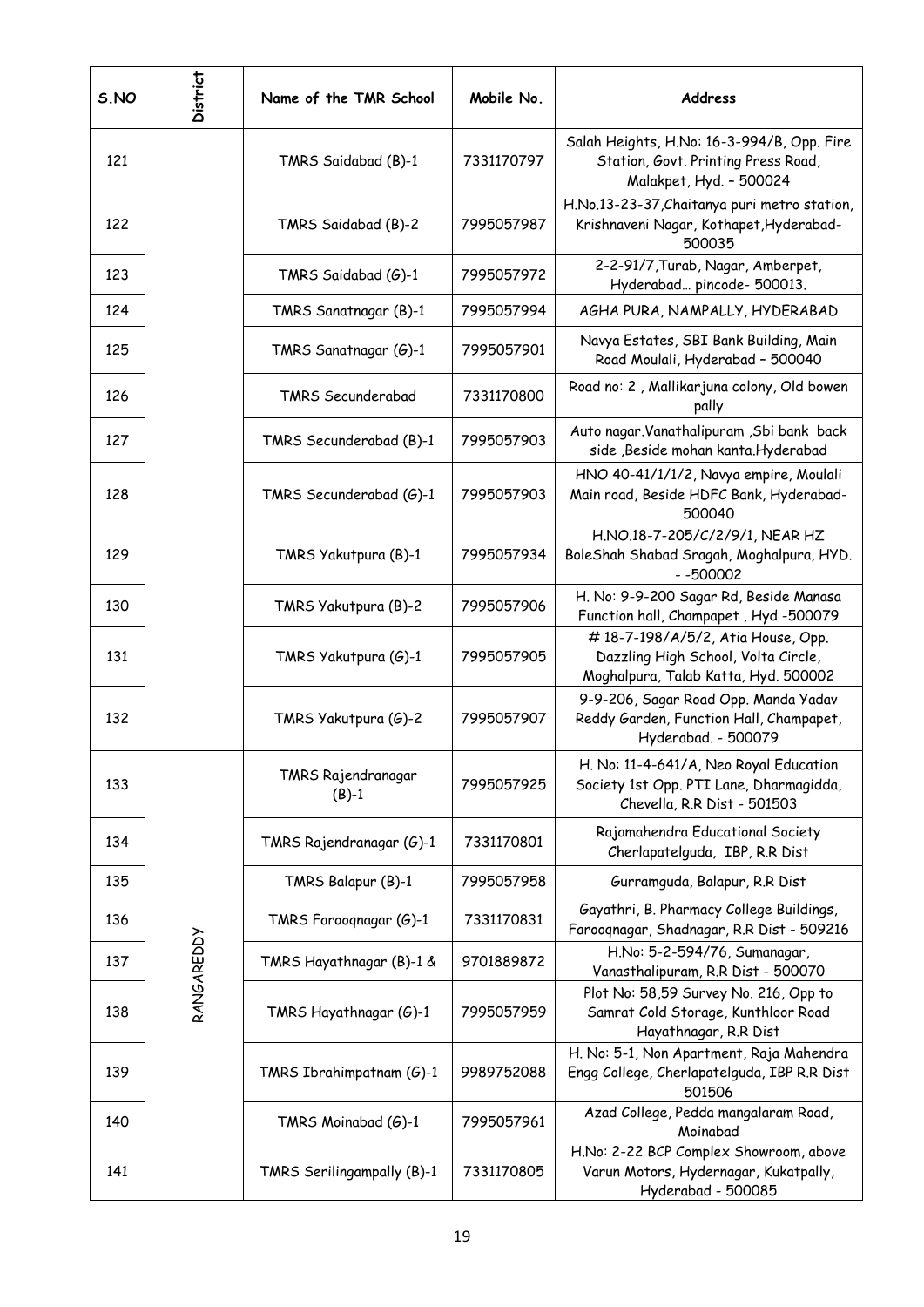| S.NO | District  | Name of the TMR School    | Mobile No. | Address                                                                                                 |
|------|-----------|---------------------------|------------|---------------------------------------------------------------------------------------------------------|
| 142  |           | TMRS Medchal (B)-1        | 8008475500 | St Pauls International School Campus,<br>Survey No. 1037 Badaguda Road,<br>Shaimerpet                   |
| 143  |           | TMRS Medchal (G)-1        | 7995057953 | Plot No: 5, KK Electronics, Nacharam X-<br>Road, 500076                                                 |
| 144  |           | TMRS Balanagar (B)-1      | 7331170802 | Flat No: 13, Beside Hydernagar Cheruvu,<br>Bhurndavan Colony, Hydernagar Kukatpally -<br>500085         |
| 145  |           | TMRS Balanagar (G)-1      | 7995057934 | H. No: 12-1-356, Anand Nagar Cross Road,<br>Bandlaguda (M) Uppal                                        |
| 146  | MEDCHAL   | TMRS Qutbullapur (B)-1    | 7331170803 | H. No: 1-2-52/1-2 TMRJC Quthbullapur B-1,<br>Bhurndavam Estate, Kukatpally Hyd -<br>Medchal Dist        |
| 147  |           | TMRS Qutbullapur (G)-1    | 7995057937 | H. No: 1-10-1/274, Padmavathi Nagar, Opp<br>Lane to Venkateshwara Temple, Kushaiguda<br>ECIL, 500062    |
| 148  |           | TMRS Malkajgiri (G)-1     | 7331170804 | Plot No 1, H.No: 10/9, Bhurndavan Colony<br>Boduppal Landmark Beside Baba Paramesh<br>Medpally, Medchal |
| 149  |           | TMRS Uppal (G)-1          | 7331170806 | Plot No: 5, KK Electronics, Nacharam X-<br>Road, 500076                                                 |
| 150  |           | TMRS Vikarabad (B)-1      | 7331170809 | Old SP OfficeBuilding, Opp RTO Office,<br>Shivareddypet Vikarabad                                       |
| 151  |           | TMRS Vikarabad (G)-1      | 7995057977 | Building No. A3, Opp RTO Office,<br>Shivareddypet Vikarabad                                             |
| 152  | VIKARABAD | TMRS Tandur (B)-1         | 7995057938 | Near Rajiv Gruhakalpa, Opp New TMRJC<br>(G), Hyd Road Tandur - 501141                                   |
| 153  |           | TMRS Tandur (G)-1         | 7331170807 | Sy No: 42, Vijaynagar Colony, Opp NTR<br>Colony, Peddamul Road, Tandur                                  |
| 154  |           | TMRS Kodangal (B)-1       | 7995057974 | 2-19, 2-19/1, Chilmul, Mailwar (V),<br>Bomrasipet (M) - 509338                                          |
| 155  |           | TMRS Pargi (B)-1          | 7331170810 | Abid Rasool Khan Building, Main Road,<br>Manneguda                                                      |
| 156  |           | TMRS Nalgonda (B)-1       | 9989924972 | SLBC, Sagar Road, Nalgonda                                                                              |
| 157  | NALGONDA  | TMRS Nalgonda (G)-1       | 7702100880 | Old Mona College Building, Opp: Kendriya<br>Vidyala, Ramnagar, Miryalaguda Road,<br>Nalgonda, 508001.   |
| 158  |           | TMRS Anumula Haliya (B)-1 | 7995057975 | C/o.Khatija Khatoon B.Ed College, Near<br>Saibaba Statue, Vempahad (Vil),<br>Nidamanoor, Nalgonda       |
| 159  |           | TMRS Deverkonda (B)-1     | 7331170859 | Near Uppu Vagu, Gazinagar, Devarkonda,<br>Nalgonda District                                             |
| 160  |           | TMRS Miryalguda (G)-1     | 7331170855 | H.No.19-1350/1, Sundernagar, Beside Jyothi<br>Hospitals, Miryalguda, Nalgonda Dist.                     |
| 161  |           | TMRS Nakrekal (G)-1       | 7995057939 | H.No.12-44/3, Plot in Sy.No.346, Block<br>No.12, Officer's Colony, Nakrekal, Nalgonda<br>Dist.          |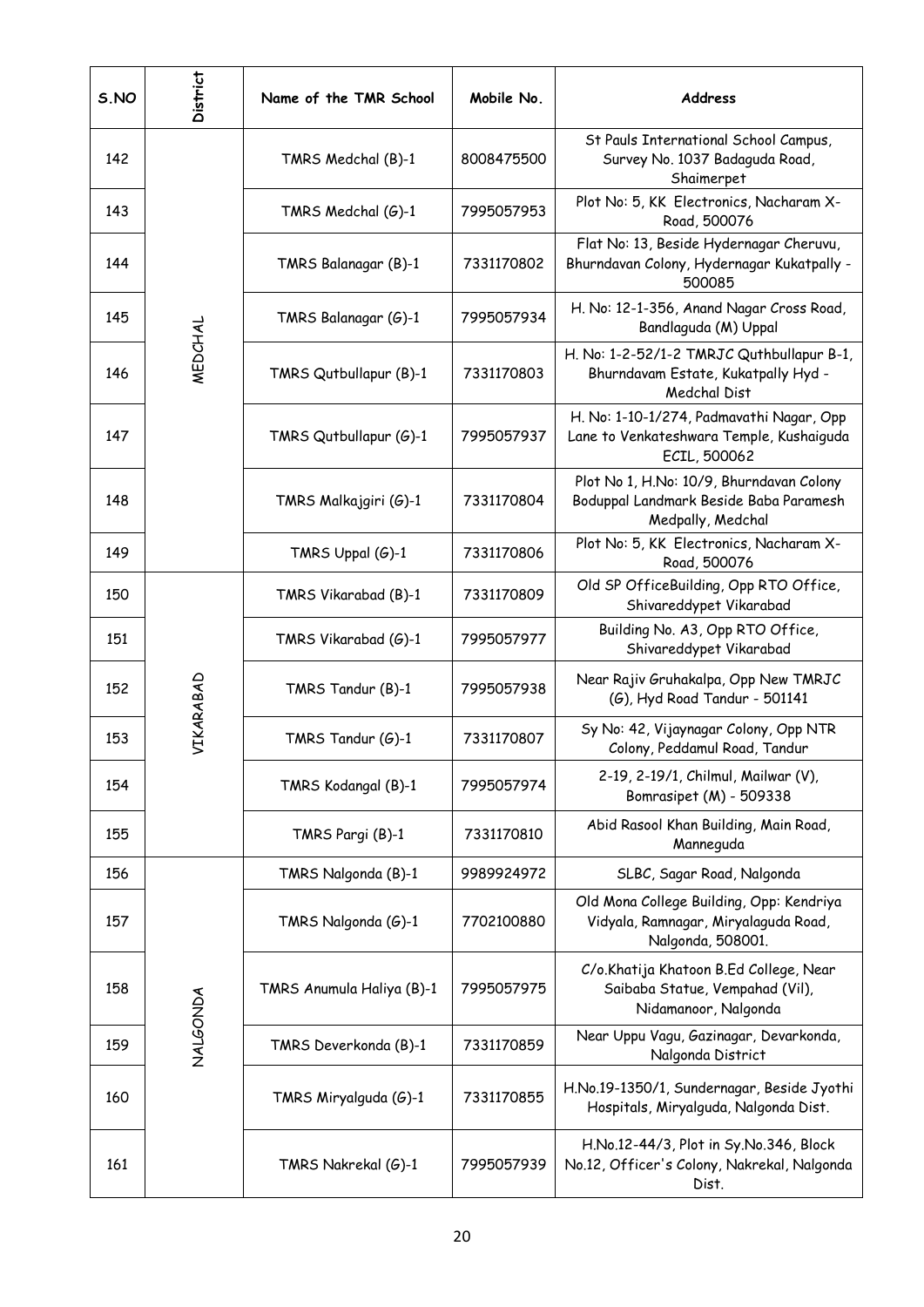| S.NO | District         | Name of the TMR School   | Mobile No. | Address                                                                                            |
|------|------------------|--------------------------|------------|----------------------------------------------------------------------------------------------------|
| 162  | <b>SURYAPET</b>  | TMRS Suryapet (B)-1      | 7331170857 | Durajpally, Penpahad Road, Suryapet                                                                |
| 163  |                  | TMRS Kodad (G)-1         | 7331170856 | Shiridi Sai Nagar, Near Dr.HR School,<br>Khammam Road, Kodad                                       |
| 164  |                  | TMRS Huzurnagar (G)-1    | 7995057973 | Plot.No.225, Opp.Krishnaveni Talent School,<br>Sai Baba Theater Road, Huzurnagar<br>Pin.508204     |
| 165  |                  | TMRS Thungathurthi (B)-1 | 7995057967 | H.No.3-270/3, Nagaram Road,<br>Thungathurthy (V & M), Suryapet Dist.<br>Pin:508280                 |
| 166  |                  | TMRS Alair $(G)-1$       | 7995057988 | Near Santhoshimatha Temple, Kolanupaka<br>Road, Alair. Pin.508101                                  |
| 167  | YADADRI          | TMRS Bhongir (B)-1       | 7331170858 | C/o KBR Engineering College, V:Pagidipally,<br>M:Bhongir, Dist: Yadadri Bhuvanagiri,<br>PIN:508116 |
| 168  |                  | TMRS Choutuppal (B)-1    | 7995057989 | Ankireddygudem (Vil),<br>Choutupal, Yadadri, Pin Code:508252                                       |
| 169  |                  | TMRS Narsampet $(G)-1$   | 7995057978 | H. No: 18-144/26/1, Shanthinagar, Near<br>Grain Market, Narsampet                                  |
| 170  | WARANGAL (RURAL) | TMRS Parkal (B)-1        | 7995057981 | SBIT Campus, Near Sailani Baba Darga,<br>Oglapur (V), Damera (M), Warangal Rural -<br>506006       |
| 171  |                  | TMRS Wardhannapet (B)-1  | 7995057982 | H. No: 1-1/1, Punnel X- Road, Arushi Engg<br>College                                               |
| 172  |                  | TMRS Warangal (B)-1 (SE) | 9948094428 | Po. Rangashaipet, Near Shabaz Darga,<br>Jakkaluddu qhila, Warangal - 506005                        |
| 173  |                  | TMRS Warangal (G)-1      | 7331170866 | Vidyaranyapuri, KUC, X-Road, Hanamkonda                                                            |
| 174  |                  | TMRS Warangal (G)-2      | 7995057985 | H. No: 66-2-30-31, Shambunipet, Dupakunta<br>Road, Qhila Warangal Urban                            |
| 175  | WARANGAL (URBAN) | TMRS Hanamkonda (B)-1    | 9949363106 | H. No: 1-1/1, Punnel X- Road, Arushi Engg<br>College, Inavole (M), Warangal Urban                  |
| 176  |                  | TMRS Hanamkonda (G)-1    | 7331170854 | N Anitha & Two Others,<br>H.NO: 23-6-116/2 & 23-6-117/1/A&B,<br>Shayampet, Hunter Road, Hanamkonda |
| 177  |                  | TMRS Kazipet (B)-1       | 7995057960 | 58-10-494, Opp Rajiv Ghruha Kalpa<br>Quarters, Kadipi konda, Kazipet, Warangal<br>Urban            |
| 178  | MAHBOOBABAD      | TMRS Mahaboobabad (B)-1  | 7331170852 | Ayyappa Nagar, Kuravi Road, NH-365, Opp<br>Sai Mess Mahabubabad - 506101                           |
| 179  |                  | TMRS Dornakal (G)-1      | 7995057927 | H. No: 5-108/2 (Near Veterinary Hospital)<br>Kuravi (V & M) Mahabubabad (D) - 506105               |
| 180  |                  | TMRS Thorrur (G)-1       | 7995057928 | Sharadha T/M School Building, Backside of<br>LIC Office, Thorrur (M) - 506163                      |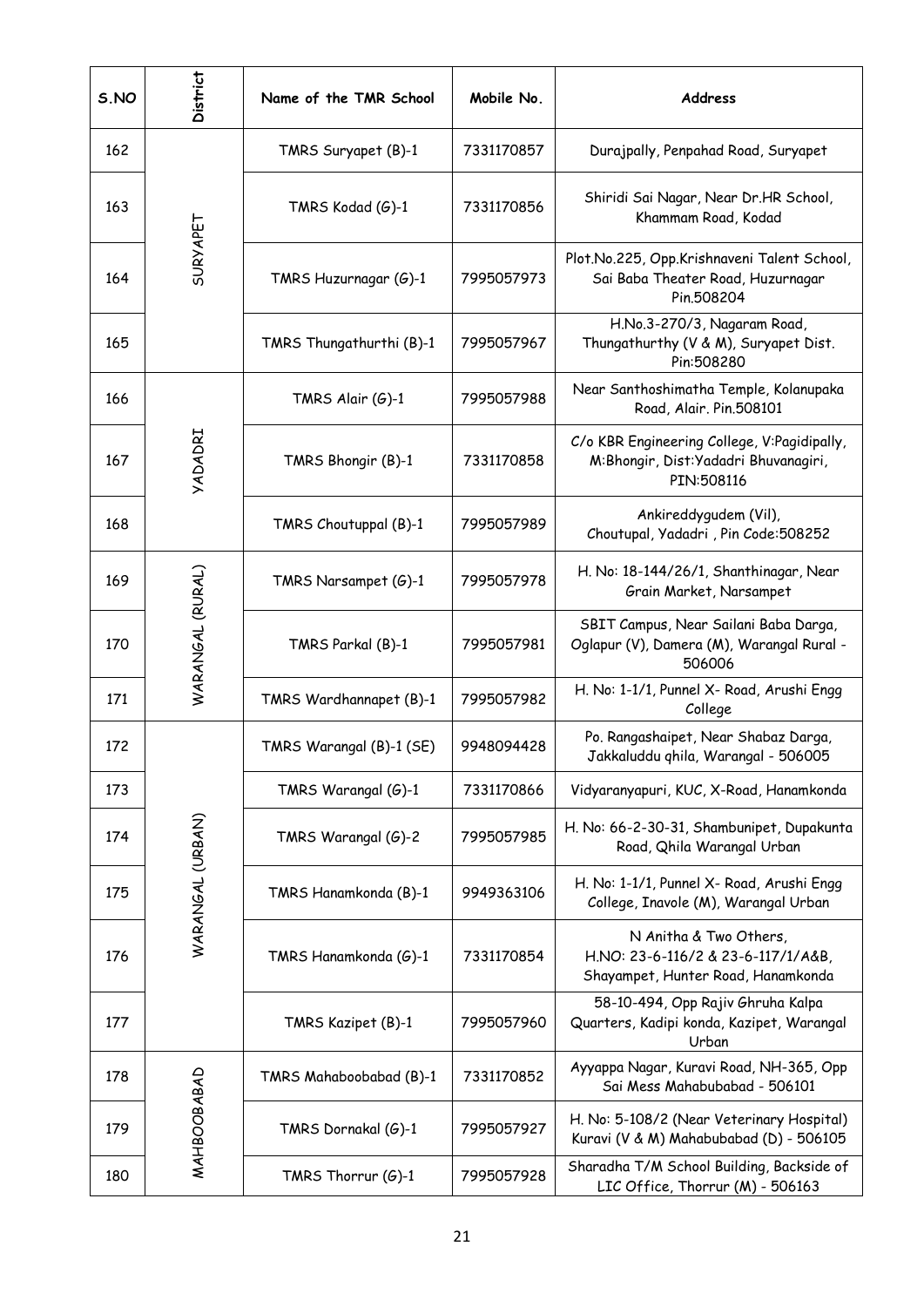| S.NO | District               | Name of the TMR School | Mobile No. | Address                                                                                                                                     |
|------|------------------------|------------------------|------------|---------------------------------------------------------------------------------------------------------------------------------------------|
| 181  | JANGAON                | TMRS Jangaon (B)-1     | 7331170853 | C/O: Old Prasad Engg College Vikas Nagar,<br>Shaimirpet, Jangaon - 506167                                                                   |
| 182  |                        | TMRS Ghanpur (G)-1     | 7995057910 | 7-41, 7-41/1, 7-41/2, (Somanatha<br>Educational Society) Old Supraja Engg<br>College Buildings Namaligonda (V), Ghanpur<br>Station, Jangaon |
| 183  | <b>BHUPALPAL</b><br>LУ | TMRS Bhupalpally (B)-1 | 7995057911 | 4-16/18, Karl Marxs Colony Bhupalapally (V),<br>Jayashankar (M), Bhupalapally Dist - 506169                                                 |
| 184  | Mulug                  | TMRS Mulug (G)-1       | 7995057915 | BalaNiketan Girls, Orphanage Christian<br>Convent, R/o Beside Devagiripatnam, (V),<br>Mulugu (M), 506343                                    |
| 185  |                        | TMRS Medak (G)-1       | 7331170821 | H.No: 1-12-24, Indranagar Colony, Medak                                                                                                     |
| 186  | MEDAK                  | TMRS Narsapur (B)-1    | 7331170825 | H.No: 19-54/6/A/1, Beside RTC Bus Stop,<br>Narsapur, 502313                                                                                 |
| 187  |                        | TMRS Sangareddy (B)-1  | 9666767006 | Kandi, ODF Road, Sangareddy (Mo & Dist) -<br>502285                                                                                         |
| 188  |                        | TMRS Sangareddy (G)-1  | 7331170817 | H.No: 2-22, Reddy Colony, Pathireddypalli<br>(V), Sangareddy (Mo & Dist)                                                                    |
| 189  |                        | TMRS Andole (B)-1      | 7331170824 | H.No: 8-29/B, Bhagath Singh Road, Jogipet<br>Andole (M), Sangareddy (Dist)                                                                  |
| 190  |                        | TMRS Andole (G)-1      | 7995057917 | H.No: 9-47/5, New Housing Board Locality,<br>Jogipet Andole (M), Sangareddy (Dist)                                                          |
| 191  |                        | TMRS Algol (B)-1       | 9121036974 | Algol (V), Zaheerabad (M), Sangareddy<br>(Dist)                                                                                             |
| 192  | SANGAREDDY             | TMRS Algol, Zaheerabad | 7331170827 | Pastapur, Pre Metric Hostel Building Beside<br>Bypass Road, Pastapur, Zhaeerabad,<br>Sangareddy (Dist)                                      |
| 193  |                        | TMRS Kohir (G)-1       | 7995057962 | H.No: 11-132, Bhaharwadi Street, Kohir<br>(V&M), Sangareddy (Dist) - 502210                                                                 |
| 194  |                        | TMRS Narayankhed (B)-1 | 7995057963 | H.No: 1-9-165/11/1/B/5, Mohammadia<br>Colony, Opp Gayathri, Karasgutti Road,<br>Narayankhed - 502286                                        |
| 195  |                        | TMRS Narayankhed (G)-1 | 7331170822 | H.No: 1-9-149/7/1/A, Opp Kakatiya School,<br>Karasgutti Road, Narayankhed - 502286                                                          |
| 196  |                        | TMRS Patanchervu (B)-1 | 7331170820 | H. No: 4-46/5/4/1, Sainagar Colony, Opp:<br>Bus Depot Rc Puram, SRD - 502319                                                                |
| 197  |                        | TMRS Patanchervu (G)-1 | 7995057882 | H. No: 9-169, 9-170, Giri Complex,<br>Patencheru 502319                                                                                     |
| 198  |                        | TMRS Sadasivpet (B)-1  | 7331170819 | Beside MPDO office, Sadasivpet - 502291                                                                                                     |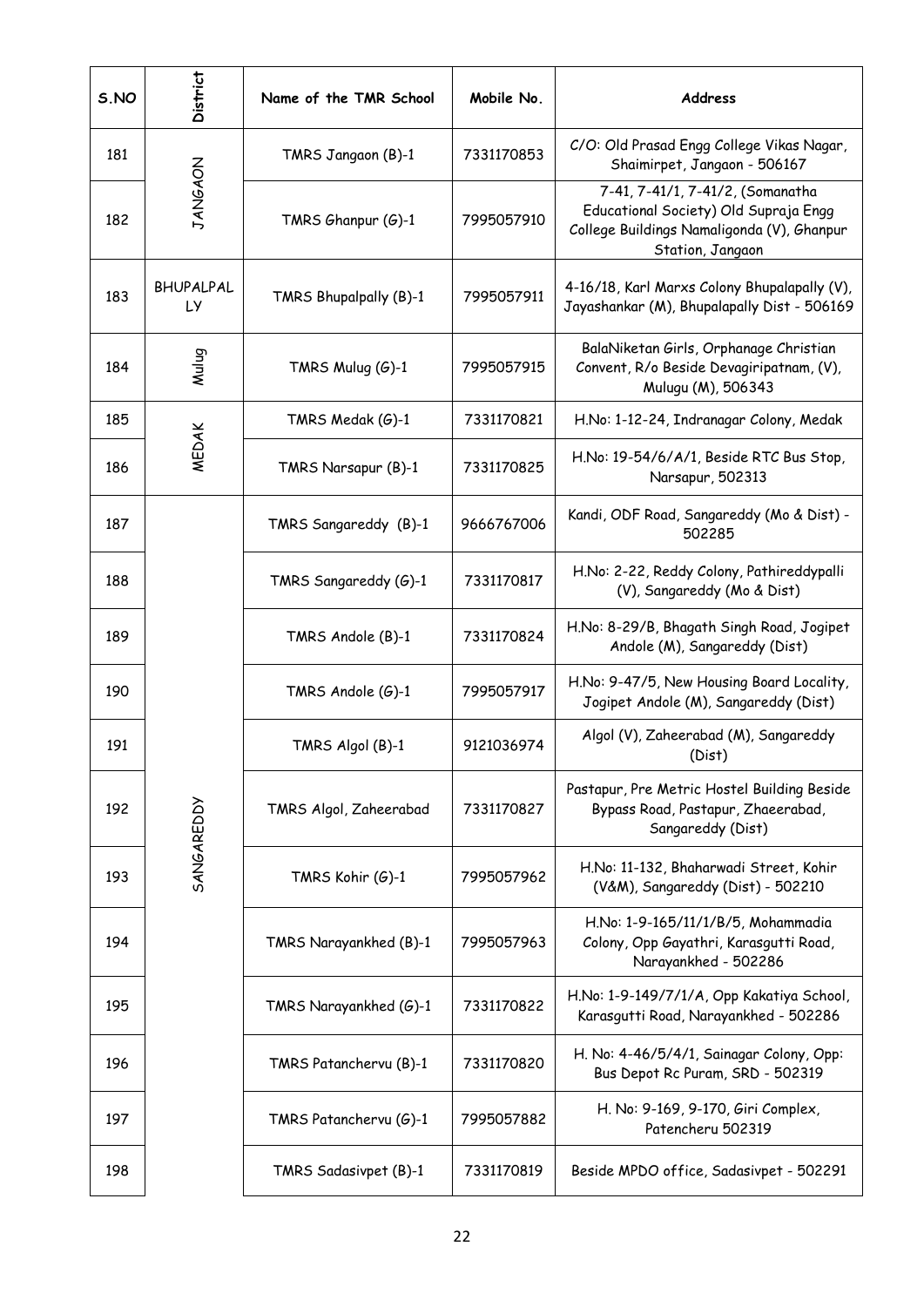| S.NO | District | Name of the TMR School | Mobile No. | <b>Address</b>                                                                                                   |
|------|----------|------------------------|------------|------------------------------------------------------------------------------------------------------------------|
| 199  |          | TMRS Siddipet (B)-1    | 7331170818 | Ellenki Building Complex, Chinnagudevelly -<br>502107                                                            |
| 200  |          | TMRS Siddipet (G)-1    | 7995057923 | H. No: 1-10/A, Prasanth Nagar, Mustabad<br>Road, Siddipet - 502103                                               |
| 201  |          | TMRS Dubbaka (B)-1     | 7331170826 | IWH Campus, SC Colony, Dubbak - 502108                                                                           |
| 202  | SIDDIPET | TMRS Gajwel (B)-1      | 7995057964 | H.No: 12-107/16, Toopran Road, Gajwel,<br>Siddipet                                                               |
| 203  |          | TMRS Gajwel (G)-1      | 7331170823 | Syed Haseem Engg College, Pathor Junction,<br>Near Gundannapally, Rajiv Rahadari,<br>Pragnyapur, Gajwel - 502278 |
| 204  |          | TMRS Husnabad (G)-1    | 7995057876 | H.No: 11-33/1/4 Akkannapet Road,<br>Husnabad - 505467                                                            |

## **VI.DOCUMENTS TO BE FURNISHED AT THE TIME OF ADMISSION**

Following documents in originals with one set of Xerox copies should be submitted by the selected candidates at the time of admission:

- a) Study certificate duly mentioning the Date of Birth issued by the concerned school where the candidate has enrolled/studied during the academic year 2020-21.
- b) Aadhaar card (photo copy).
- c) Parents Annual Income Certificate issued by the Tahasildar.
- d) For SC, ST and BC candidates caste certificate issued by Tahsildar
- e) For disabled candidates medical certificate issued by the concerned Medical Board
- f) For Armed force personnel/Ex- servicemen children certificate obtained from concerned authorities.
- g) Converted Christians Certificate issued by the concerned authorities as mentioned below
	- i. For the persons of Scheduled castes converted to Christians & their progeny (BC-C) the community certificate issued by the Tahsildar.
	- ii. For all other persons converted to Christians either of the following proof shall be submitted.
	- The Transfer certificate/leaving certificate/Bonafide issued by respective schools wherein it is mentioned as Indian Christian/Roman Catholic/Anglo Indian.
	- The Baptism certificate issued by Church authorities to the student/Individual or if in case student does not have Baptism certificate then their Father/Mother/Guardian's Baptism certificate.